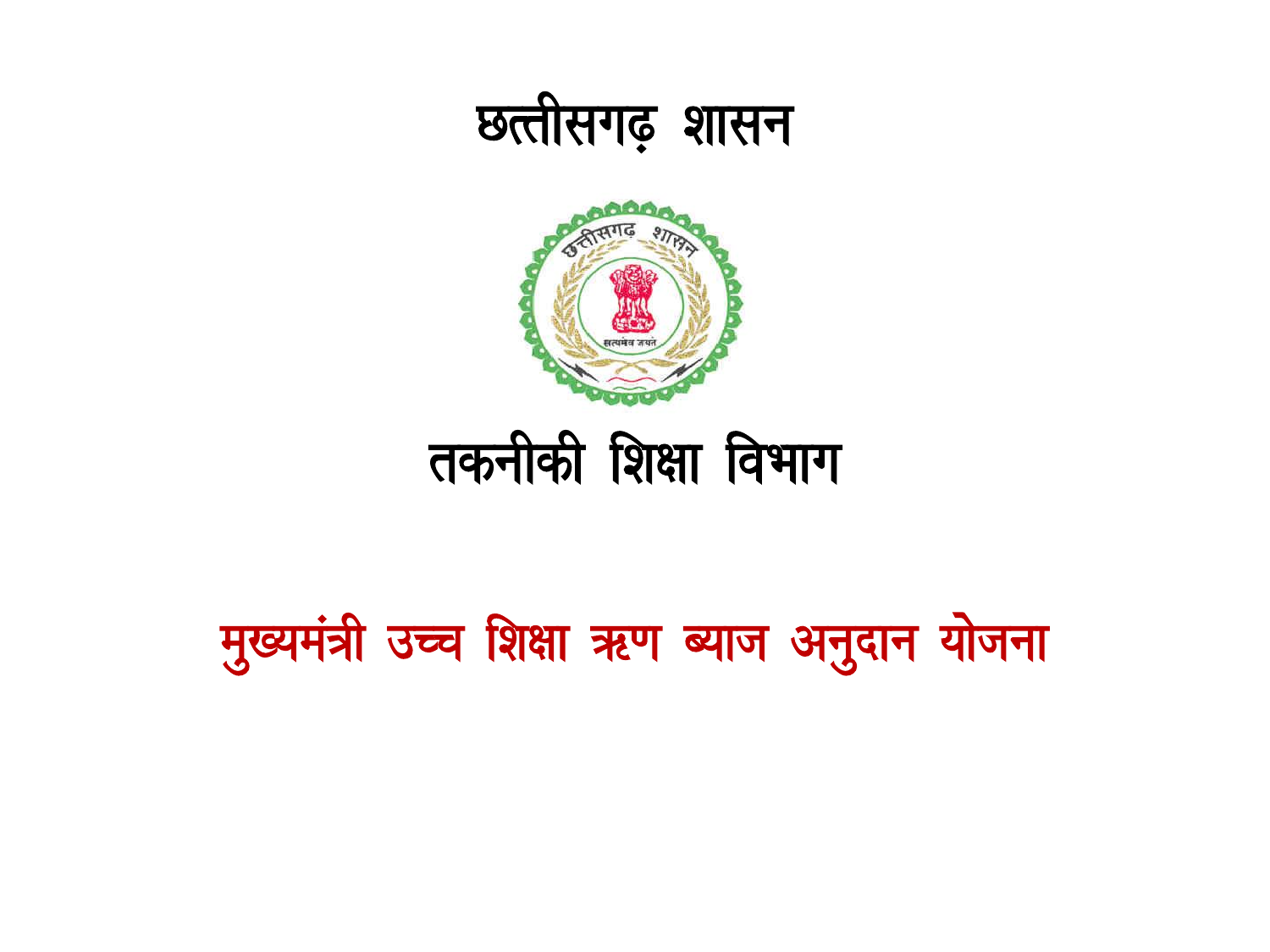# योजना का उर्देश्य

तकनीकी एवं व्यवसायिक पाठ्यक्रमों में प्रवेशित शिक्षार्थियों को मोरेटोरियम अवधि (पाठ्यक्रम की अवधि + एक वर्ष या नौकरी लगने के उपरांत छः माह जो भी पहले हो) के उपरांत नियमित भुगतान की स्थिति में ऋण राशि के ब्याज भार में छूट प्रदान करना।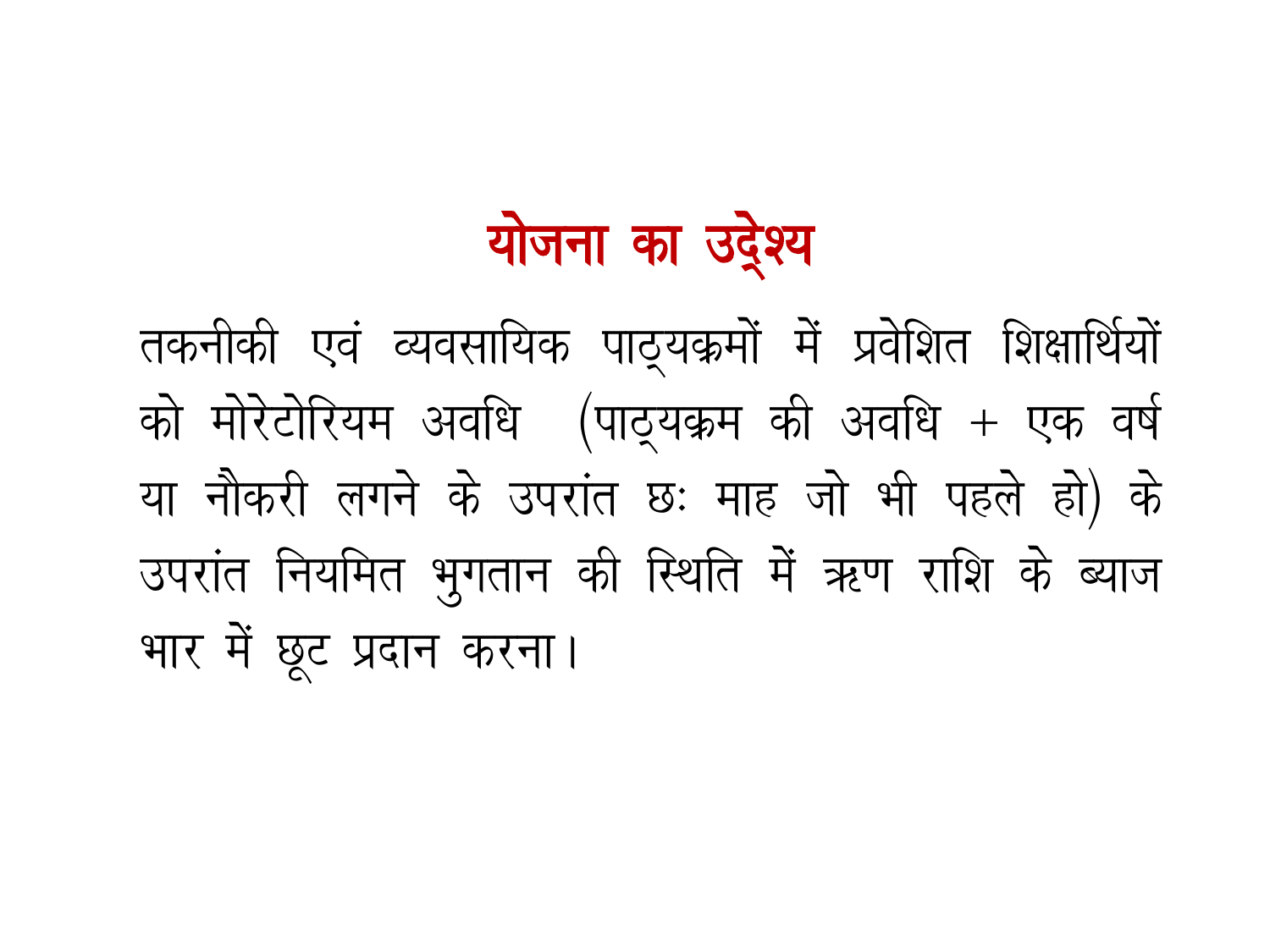# ब्याज अनुदान हेतु पात्रता

- छात्र छत्तीसगढ़ का मूल निवासी होना चाहिए।
- अधिकतम पारिवारिक आय रुपये 2 लाख होनी चाहिए जो कि सक्षम अधिकारी द्वारा जारी आय प्रमाण पत्र द्वारा प्रमाणित होनी चाहिए।
- छात्र छत्तीसगढ़ राज्य में स्थापित तथा सक्षम प्राधिकारी (यथा ए.आई.सी.टी.ई., यू.जी.सी.) से मान्यता प्राप्त तकनीकी एवं व्यावसायिक पाठ्यक्रमों में प्रवेशित हो अथवा राज्य से बाहर अधिसूचित शैक्षणिक संस्थान में प्रवेशित हो।
- ब्याज अनुदान के लिए शिक्षा ऋण की अधिकतम सीमा रुपये 4 लाख हैं।
- ब्याज अनुदान का लाभ लेने के लिए नियमित रुप से ऋण किश्तों का भुगतान अनिवार्य है।
- ड्रॅाप-आउट एवं निष्कासित छात्र इस योजना के लाभार्थी नहीं बने रहेंगें, किन्तु चिकित्सकीय कारणों, एक वर्ष की अधिकतम सीमा तक अध्ययन में रुकावट होने की दशा में पात्रता बनी रहेगी।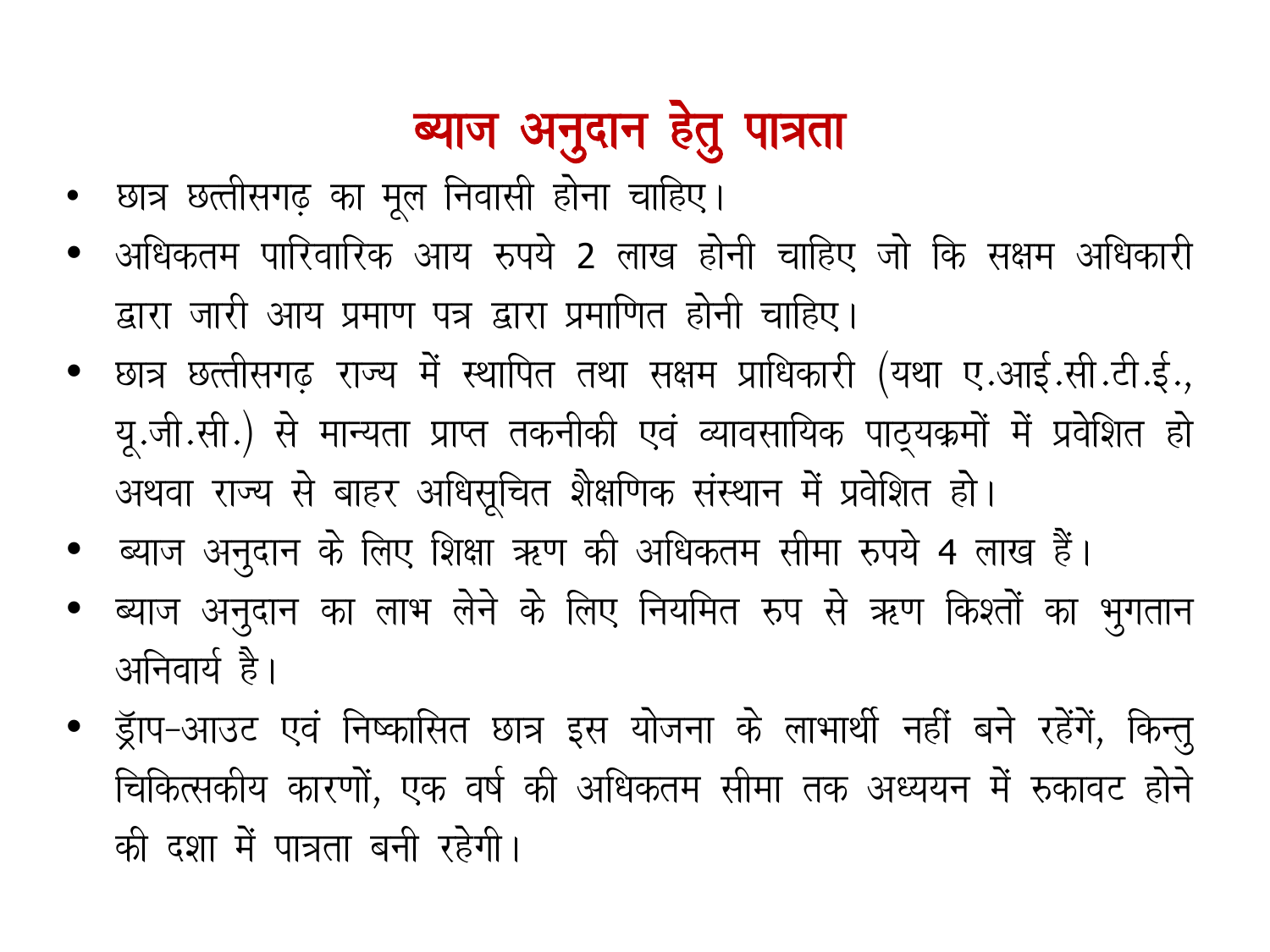## योजना के अंतर्गत ब्याज अनुदान का प्रावधान

- राज्य के वामपंथ चरमपंथी प्रभावित जिलों (बस्तर, बीजापुर, दक्षिण बस्तर दंतेवाड़ा, जशपुर, उत्तर बस्तर कांकेर, कोरिया, नारायणपुर, राजनांदगांव, सरगुजा, धमतरी, महासमुंद, गरियाबंद, बालोद, सुकमा, कोण्डागॉव और बलरामपुर) के निवासी शिक्षार्थियों को मोरेटोरियम अवधि के उपरांत लगने वाले ब्याज का सपूर्ण व्यय भार राज्य शासन द्वारा वहन किया जाता है।
- राज्य के शेष जिलों के निवासी शिक्षार्थियों को मोरेटोरियम अवधि के उपरांत केवल 1 प्रतिशत की दर से लगने वाले ब्याज भार को वहन करना होता है, ब्याज के शेष भाग का व्यय भार राज्य शासन द्वारा वहन किया जाता है।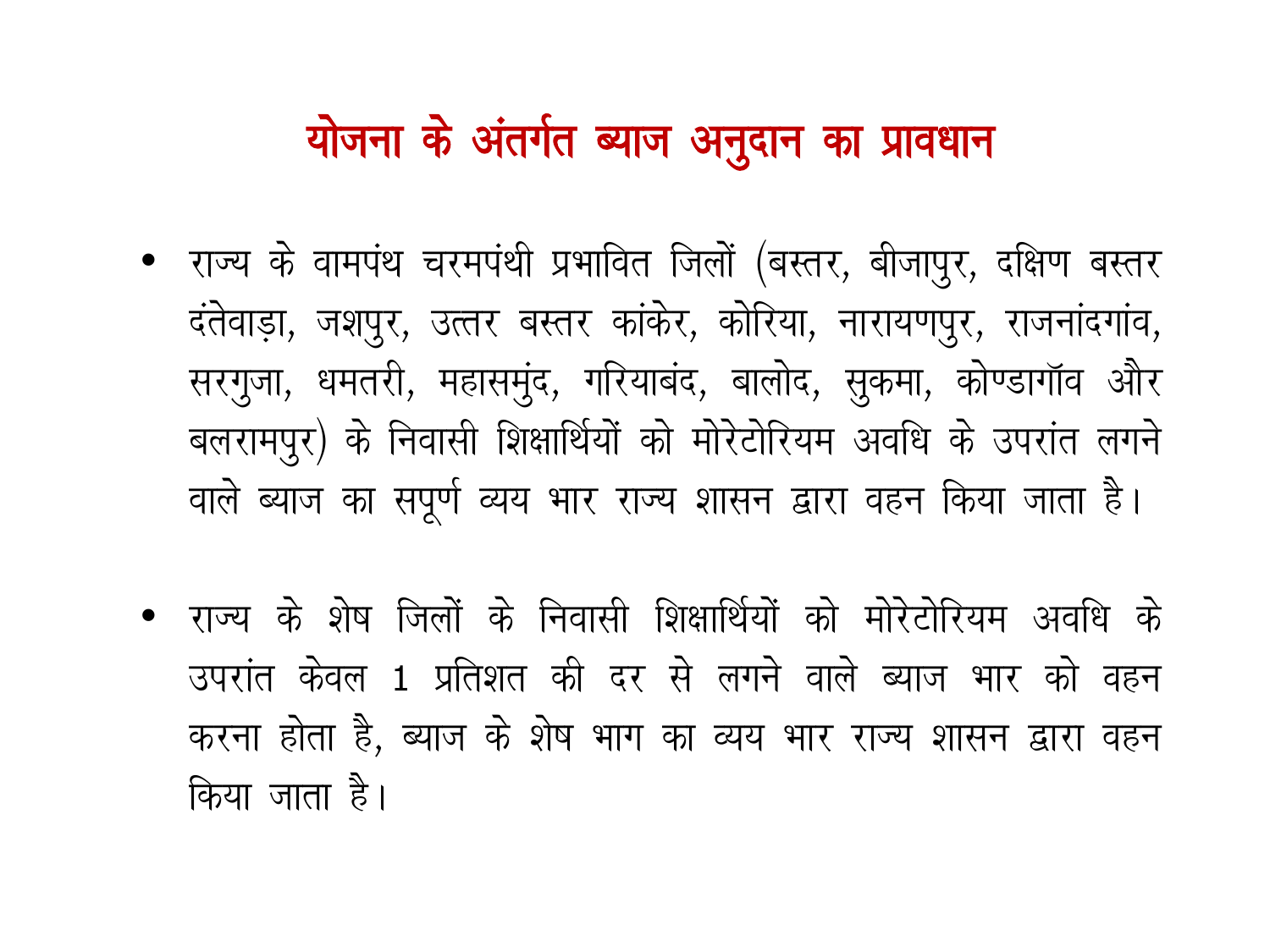**नोडल बैंक** – केनरा बैंक इस योजना के तहत अन्य बैंक के ब्याज अनुदान के दावों हेतु नोडल बैंक है, किन्तु छात्र किसी भी 28 सार्वजनिक अथवा 21 निजी बैंक से शिक्षा ऋण प्राप्त कर सकता है।

योजना का क्रियान्वयन -

- राज्य शासन द्वारा समस्त जिलो में स्थित शासकीय पालीटेक्निक संस्थाओं के प्राचार्य को संबंधित जिले के लिए नोडल अधिकारी नियुक्त किया गया है।
- राज्य शासन द्वारा वहन की जाने वाली राशि की प्रतिपूर्ति बैंकों द्वारा आवश्यक प्रमाण-पत्र उपलब्ध कराने पर केनरा बैंक के माध्यम से की जाती है।
- संबंधित बैंक द्वारा प्राप्त राशि विद्यार्थी को प्रदान किए जाने के उपरांत उपयोगिता प्रमाण-पत्र अनिवार्य रूप से दिया जाना अनिवार्य है।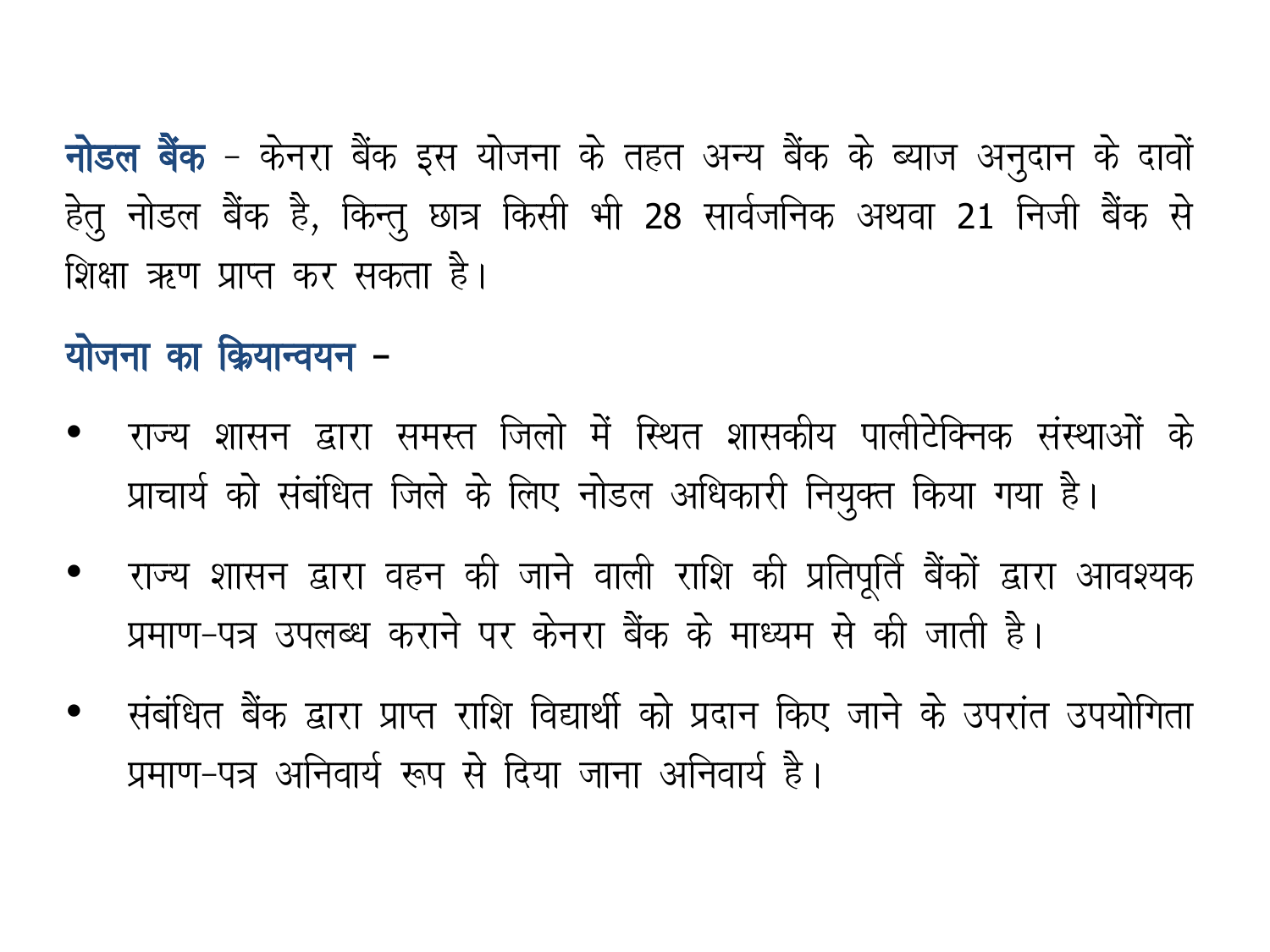## भारत सरकार की उच्च शिक्षा ऋण ब्याज अनुदान योजना एवं छत्तीसगढ़ राज्य सरकार की मुख्यमंत्री उच्च शिक्षा ऋण ब्याज अनुदान योजना का तुलनात्मक विवरण

|                                           | भारत सरकार की योजना वालिक अल्तीसगढ़ राज्य सरकार की योजना                                    |
|-------------------------------------------|---------------------------------------------------------------------------------------------|
|                                           | तकनीकी एवं व्यावसायिक शिक्षा के तकनीकी एवं व्यावसायिक शिक्षा के मान्यता                     |
|                                           | मान्यता प्राप्त संस्थानों में संचालित प्राप्त संस्थानों में संचालित पाठ्यक्रमों में         |
|                                           | $ $ पाठ्यक्रमों में प्रवेशित आर्थिक रूप से $ $ प्रवेशित आर्थिक रूप से कमजोर परिवारों से $ $ |
|                                           | कमजोर परिवारों से संबंधित छात्रों के संबंधित छात्रों के लिए उच्च शिक्षा ऋण                  |
|                                           | लिए उच्च शिक्षा ऋण ब्याज अनुदान ब्याज अनुदान योजना सत्र 2012-13 से                          |
| योजना सत्र 2009-10 से लागू है।   लागू है। |                                                                                             |
|                                           | ब्याज अनुदान योजना मोरेटोरियम अवधि ब्याज अनुदान योजना मोरेटोरियम अवधि के                    |
|                                           | तक लगने वाले ब्याज के अनुदान के बाद लगने वाले ब्याज के अनुदान के लिए                        |
| लिए है।                                   | है ।                                                                                        |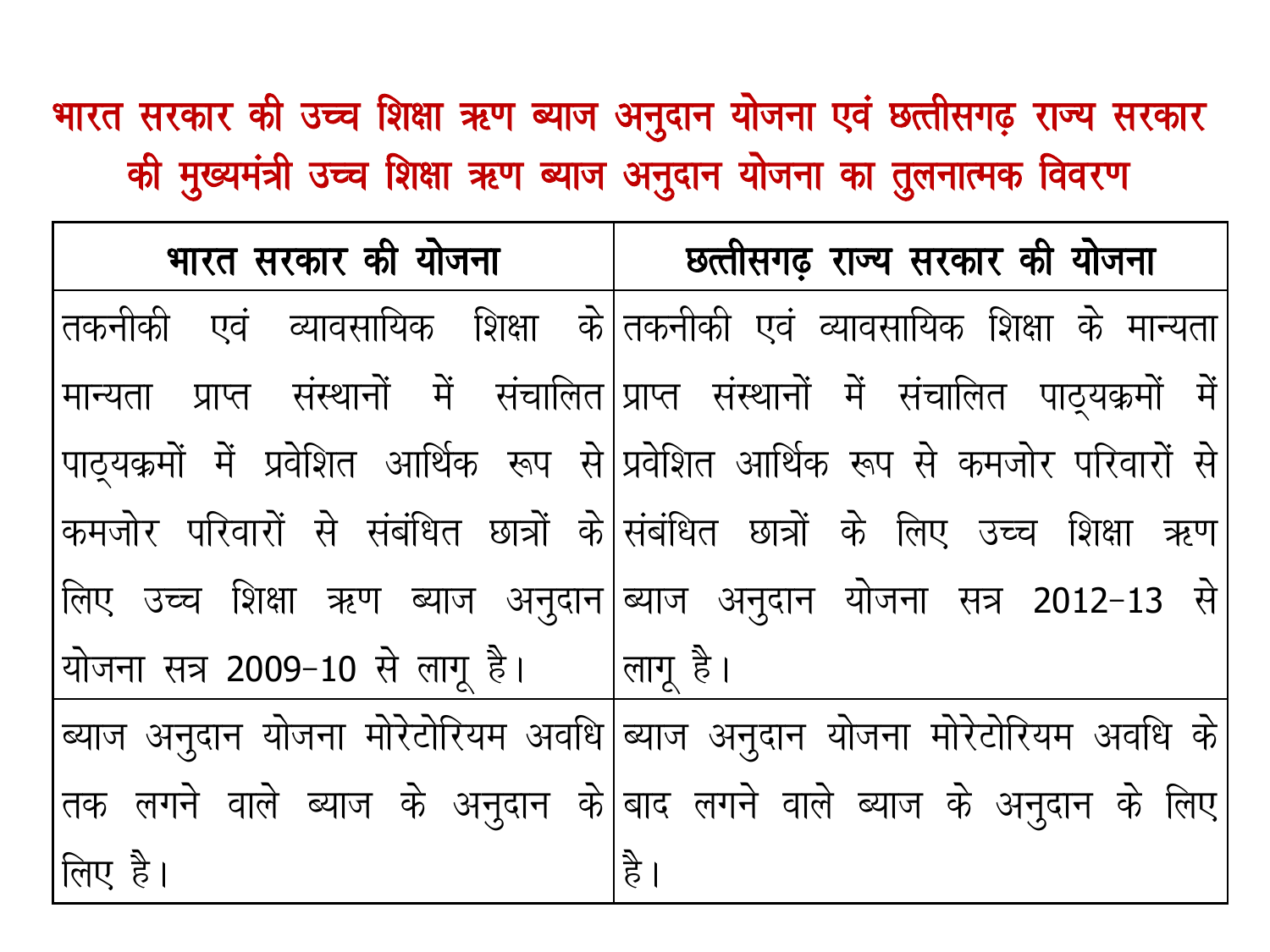## भारत सरकार की उच्च शिक्षा ऋण ब्याज अनुदान योजना एवं छत्तीसगढ़ राज्य सरकार की मुख्यमंत्री उच्च शिक्षा ऋण ब्याज अनुदान योजना का तुलनात्मक विवरण

| भारत सरकार की योजना                                           | छत्तीसगढ़ राज्य सरकार की योजना                                                |
|---------------------------------------------------------------|-------------------------------------------------------------------------------|
|                                                               | समस्त स्त्रोतो से विद्यार्थी की अधिकतम समस्त स्त्रोतो से विद्यार्थी की अधिकतम |
|                                                               | पारिवारिक आय रू. 4.50 लाख से पारिवारिक आय रू. 2.00 लाख से                     |
| अधिक नहीं होनी चाहिए।                                         | अधिक नहीं होनी चाहिए।                                                         |
|                                                               | ब्याज अनुदान के लिए शिक्षा ऋण की ब्याज अनुदान के लिए शिक्षा ऋण की             |
| अधिकतम सीमा रू. 10.00 लाख है।    अधिकतम सीमा रू. 4.00 लाख है। |                                                                               |
|                                                               | केनरा बैंक इस योजना हेतु नोडल बैंक है। किनरा बैंक इस योजना हेतु नोडल बैंक है। |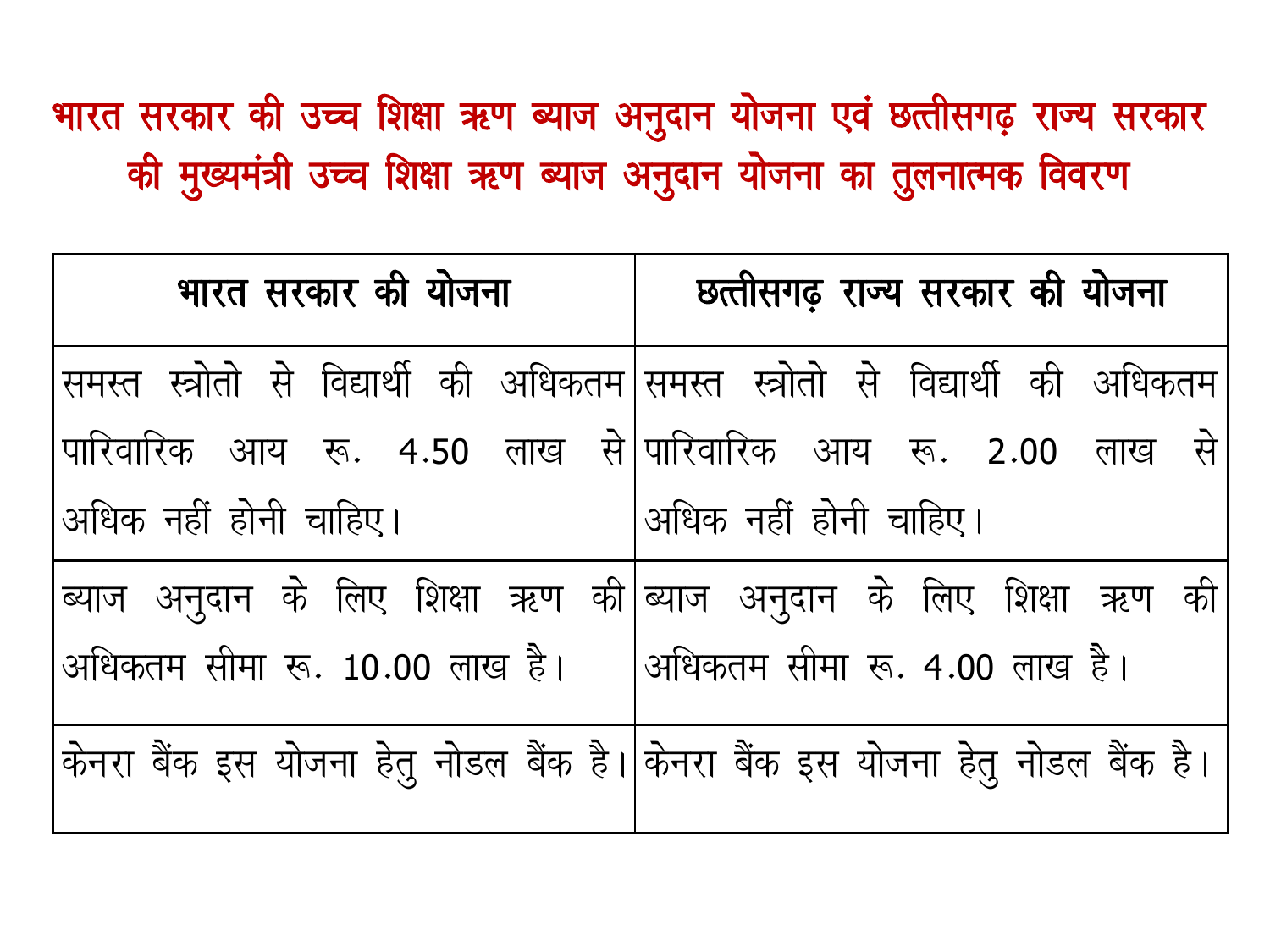भारत सरकार की उच्च शिक्षा ऋण ब्याज अनुदान योजना एवं छत्तीसगढ़ राज्य सरकार की मुख्यमंत्री उच्च शिक्षा ऋण ब्याज अनुदान योजना का तुलनात्मक विवरण

| भारत सरकार की योजना | छत्तीसगढ़ राज्य सरकार की योजना                                                  |
|---------------------|---------------------------------------------------------------------------------|
|                     | मोरेटोरियम अवधि तक के • मोरेटोरियम अवधि के पश्चात, ऋण किस्तों के नियमित         |
|                     | ब्याज का भार केन्द्र सरकार  भुगतान की स्थिति में ऋण पर ब्याज अनुदान राज्य के    |
|                     | के द्वारा वहन किया जाता  वामपंथ चरमपंथी प्रभावित जिलों, अर्थात वे जिलें जिन्हें |
| है।                 | समय-समय पर भारत सरकार का गृह मंत्रालय सुरक्षा संबंधी                            |
|                     | व्यय योजना में सम्मिलित करता है के निवासी शिक्षार्थियों के                      |
|                     | संपूर्ण ब्याज भार का वहन राज्य शासन द्वारा किया जाता है।                        |
|                     | • राज्य के शेष जिलों के निवासी शिक्षार्थियों को केवल 1                          |
|                     | प्रतिशत की दर से ब्याज का भार वहन करना होता है एवं                              |
|                     | शेष ब्याज की राशि का वहन राज्य शासन द्वारा किया जाता                            |
|                     | है ।                                                                            |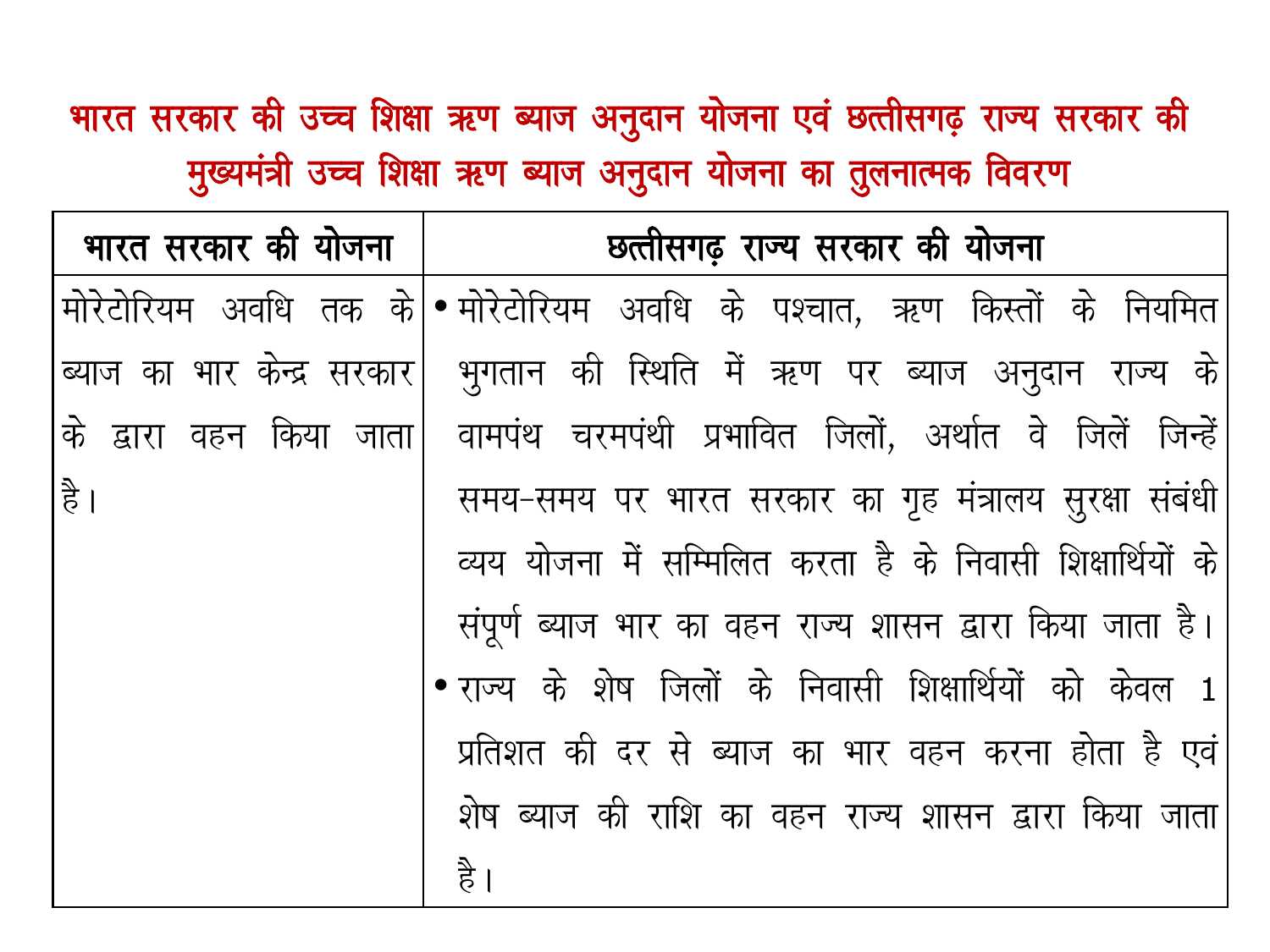## भारत सरकार की उच्च शिक्षा ऋण ब्याज अनुदान योजना एवं छत्तीसगढ़ राज्य सरकार की मुख्यमंत्री उच्च शिक्षा ऋण ब्याज अनुदान योजना का तुलनात्मक विवरण

| भारत सरकार की योजना       | छत्तीसगढ़ राज्य सरकार की योजना                                                      |
|---------------------------|-------------------------------------------------------------------------------------|
|                           | केन्द्र सरकार द्वार प्रत्येक वर्ष अगस्त ब्याज सब्सिडी विभिन्न बैंकों द्वारा वार्षिक |
|                           | माह से नवंबर माह के मध्य विभिन्न आधार पर वित्तीय वर्ष समाप्ति के 30 दिन के          |
|                           | बैंकों के लिए ब्याज अनुदान राशि अंदर नोडल बैंक से क्लेम किया जाना होता है।          |
|                           | क्लेम करने हेतु दो माह के लिए शेष बचे हुए क्लेम को 60 दिन के अंदर करना              |
|                           | केनरा बैंक को पोर्टल खोलने की अनिवार्य होता है। वित्तीय वर्ष की समाप्ति के          |
| अनुमति प्रदान की जाती है। | बाद 60 दिन के उपरांत किसी प्रकार का क्लेम                                           |
|                           | मान्य नहीं किया जाता है।                                                            |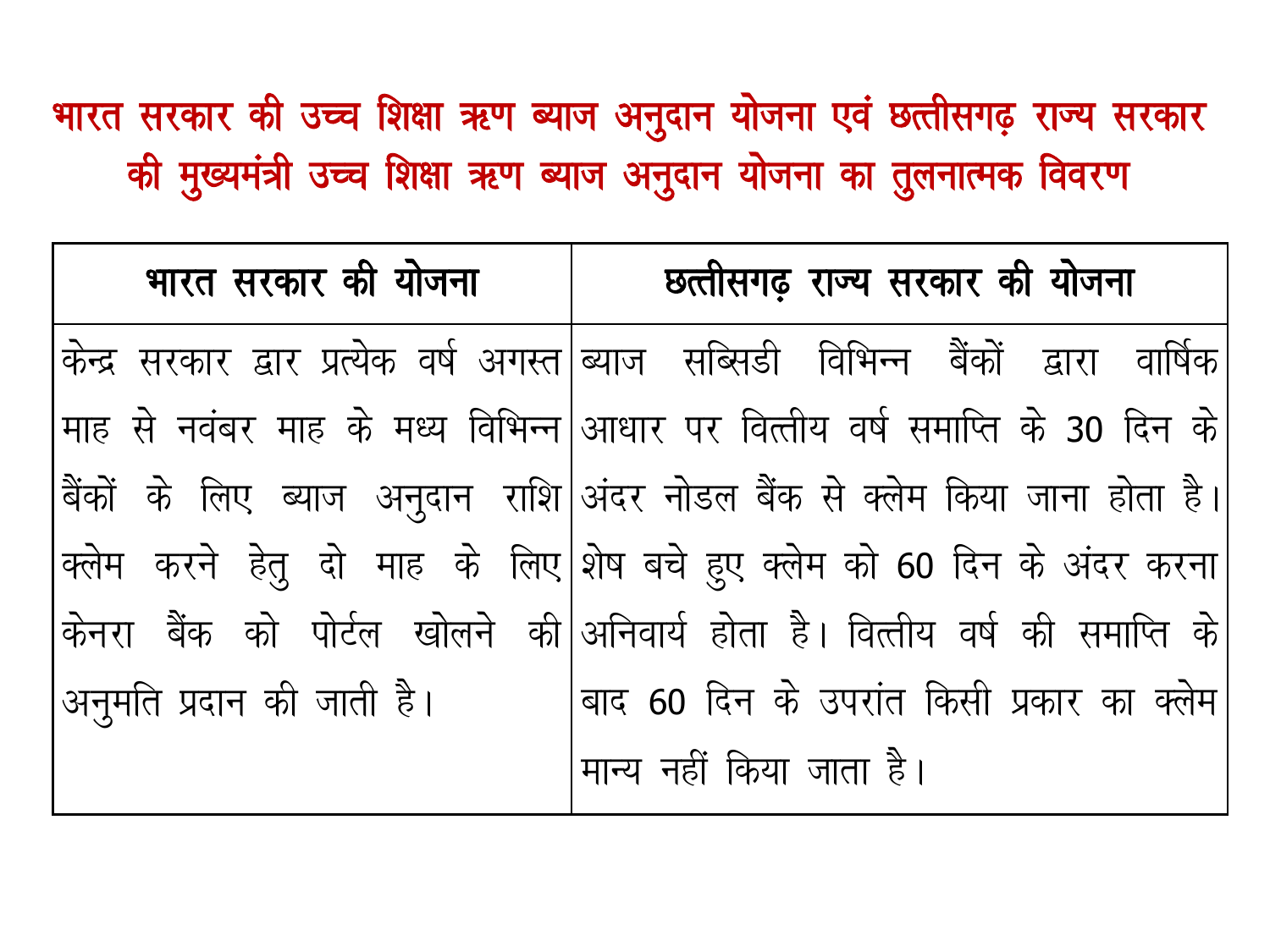## **The List of Eligible Courses**

| 1                       | Bachelor of Engineering (B.E)              | <b>10</b><br><b>Master Business Administration</b><br>(MBA)           |                                                                          |  |  |
|-------------------------|--------------------------------------------|-----------------------------------------------------------------------|--------------------------------------------------------------------------|--|--|
| $\boldsymbol{2}$        | Master of Engineering (M.E)                | 11                                                                    | Diploma Engineering (D.E.)                                               |  |  |
| 3                       | Master of Technology (M.TECH.)             | <b>12</b>                                                             | Diploma in Modern Office<br>Management (MOM)                             |  |  |
| $\overline{\mathbf{4}}$ | <b>Bachelor of Pharmacy (B.Pharma)</b>     | Diploma in Interior Designing $\&$<br>13<br>Decoration (IDD)          |                                                                          |  |  |
| 5                       | Master of Pharmacy (M.Pharma)              | Diploma in Costume Designing $\&$<br><b>14</b><br>Dress making (CDDM) |                                                                          |  |  |
| 6                       | Diploma of Pharmacy (D.Pharma)             | 15                                                                    | Diploma in Architecture (DA)                                             |  |  |
| 7                       | Bachelor of Education (B.Ed.)              | <b>16</b>                                                             | <b>Post Graduation Diploma in</b><br><b>Computer Application (PGDCA)</b> |  |  |
| 8                       | Diploma of Education (D.Ed.)               | 17<br>Master of Education (M.Ed.)                                     |                                                                          |  |  |
| 9                       | <b>Master Computer Application</b><br>'MCA | <b>18</b>                                                             | <b>Bachelor of Physical Education</b><br>(B.P.Ed)                        |  |  |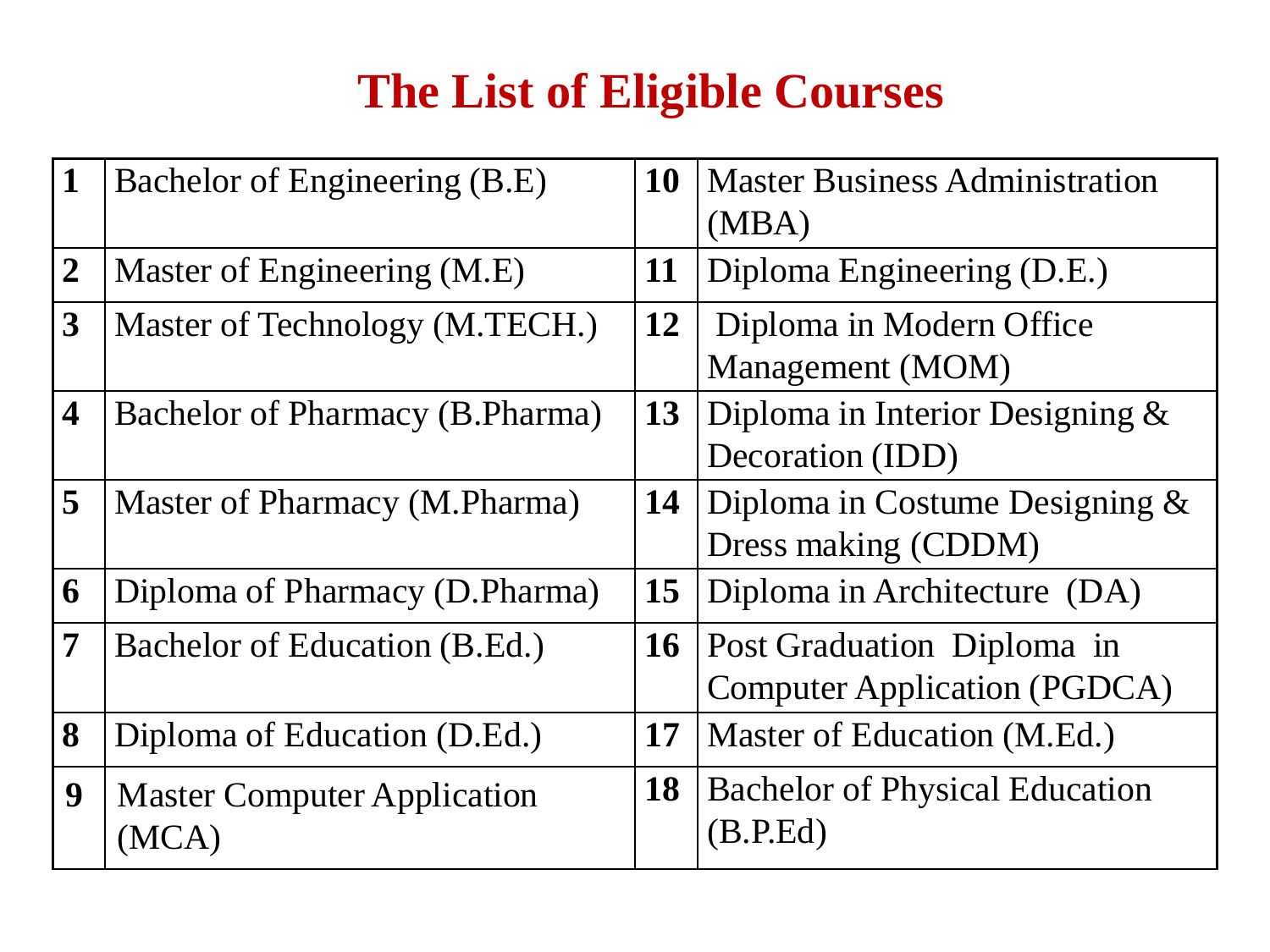## **The List of Eligible Courses**

| <b>Master of Physical Education</b>    | 28              | Master of Dental Surgery (M.D.S)     |
|----------------------------------------|-----------------|--------------------------------------|
| (M.P.Ed)                               |                 |                                      |
| <b>Bachelor of Homeopathy Medicine</b> | 29              | <b>Bachelor of Medicine and</b>      |
| and Surgery (B.H.M.S.)                 |                 | Bachelor of Surgery (M.B.B.S)        |
| <b>Bachelor of Ayurvedic Medicine</b>  | 30              | <b>Bachelor of Veterinary</b>        |
| and Surgery (B.AM.S.)                  |                 | Science(BVSc.)                       |
| Bachelor of Naturopathy and Yoga       | 31              | <b>Bachelor of fishery Science</b>   |
| Science (B.N.Y.S.)                     |                 | (BFSc.)                              |
| Bachelor of Yunani Medicine and        | 32 <sup>2</sup> | <b>Bachelor of Technology (Dairy</b> |
| Surgery (B.U.M.S.)                     |                 | Technology)                          |
| 24<br>B.Sc Nursing (Basic)             |                 | <b>Bachelor of Technology</b>        |
|                                        |                 | (Agriculture Engineering)            |
| <b>B.Sc.</b> Nursing (Post Basic)      | 34              | Bachelor of Agriculture (B.Ag.)      |
|                                        |                 |                                      |
| M.Sc. Nursing                          | 35              | Bachelor of Architecture (B.Arch.)   |
| <b>Bachelor of Dental Surgery</b>      |                 |                                      |
| (B.D.S.)                               |                 |                                      |
|                                        |                 | 33                                   |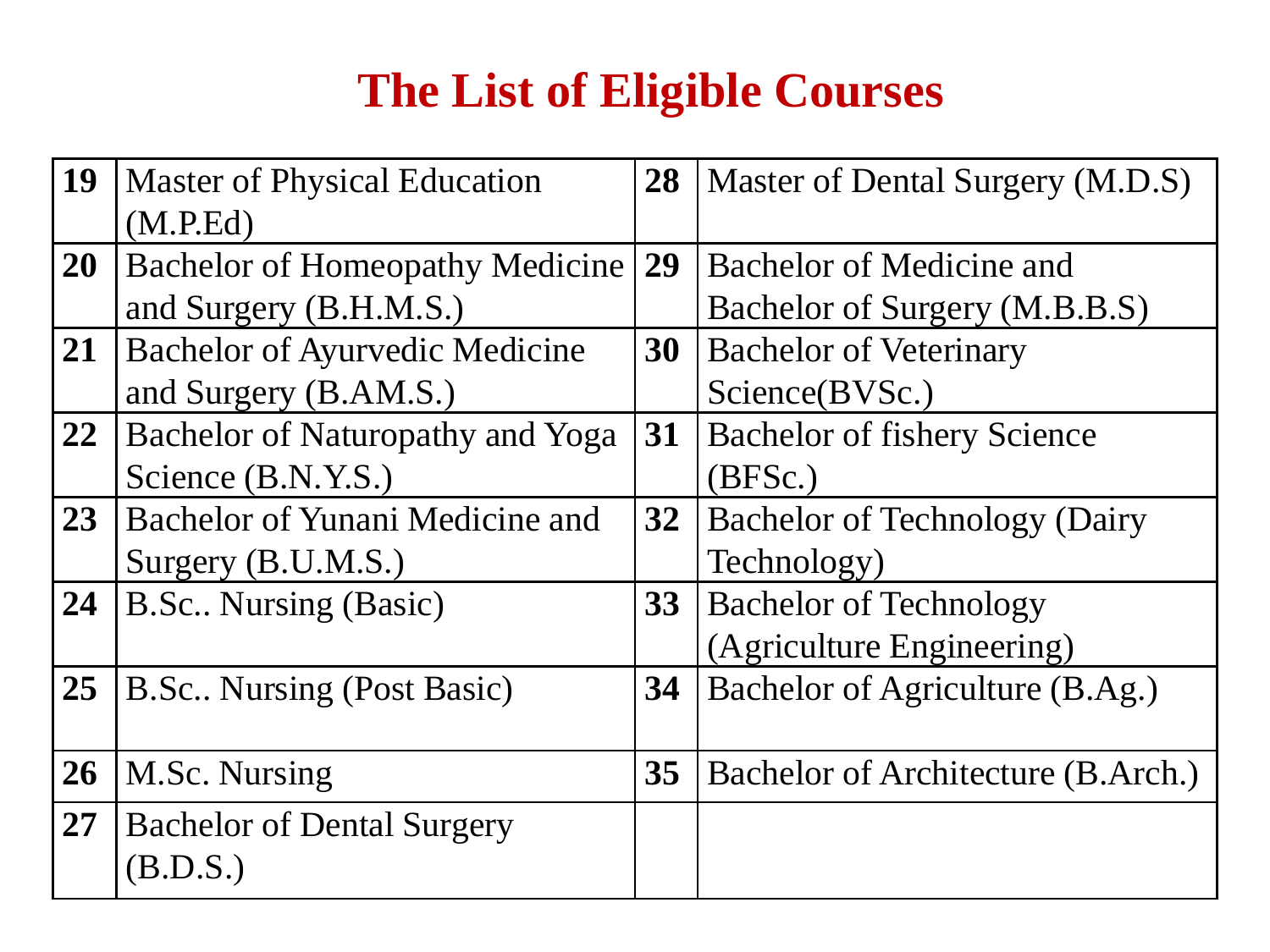## योजना हेतु अधिसूचित केंद्र सरकार से अनुदान प्राप्त राष्ट्रीय स्तर के संस्थान

| $\mathbf{1}$            | Indian Institutes of Management<br>(IIMs)                                              | <b>10</b>                                                                                  | Indian School of Mines (ISM)<br>Dhanbad                             |  |  |
|-------------------------|----------------------------------------------------------------------------------------|--------------------------------------------------------------------------------------------|---------------------------------------------------------------------|--|--|
| $\overline{2}$          | Indian Institutes of Technology (IITs)                                                 | 11<br>All India Institute of Medical Sciences<br>(AIIMSs)                                  |                                                                     |  |  |
| 3                       | <b>National Institutes of Technology</b><br>(NITs)                                     | <b>12</b><br>Jawaharlal Institute of Postgraduate<br><b>Medical Education and Research</b> |                                                                     |  |  |
| $\overline{\mathbf{4}}$ | Indian Institutes of Information<br>Technology (IIITs)                                 | 13<br>National Institute of Mental Health and<br><b>Neurosciences</b>                      |                                                                     |  |  |
| 5                       | <b>Central Universities</b>                                                            | 14                                                                                         | Rajiv Gandhi Institute of Petroleum<br>Technology                   |  |  |
| 6                       | Indian Statistical Institutes (ISIs)                                                   | 15                                                                                         | Post Graduate Institute of Medical<br><b>Education and Research</b> |  |  |
| $\overline{7}$          | Indian Institutes of Science Education<br>and Research (IISERs)                        | 16<br>Sree Chitra Thirunal Institute of<br><b>Medical Sciences and Technology</b>          |                                                                     |  |  |
| 8                       | <b>National Institutes of Pharmaceutical</b><br><b>Education and Research (NIPERs)</b> | <b>17</b>                                                                                  | National Institute of Design,<br>Ahmadabad                          |  |  |
| $\boldsymbol{9}$        | Indian Institute of Science (IISc)<br><b>Banglore</b>                                  | 18                                                                                         | Schools of Planning and Architecture,<br>(SAPs)                     |  |  |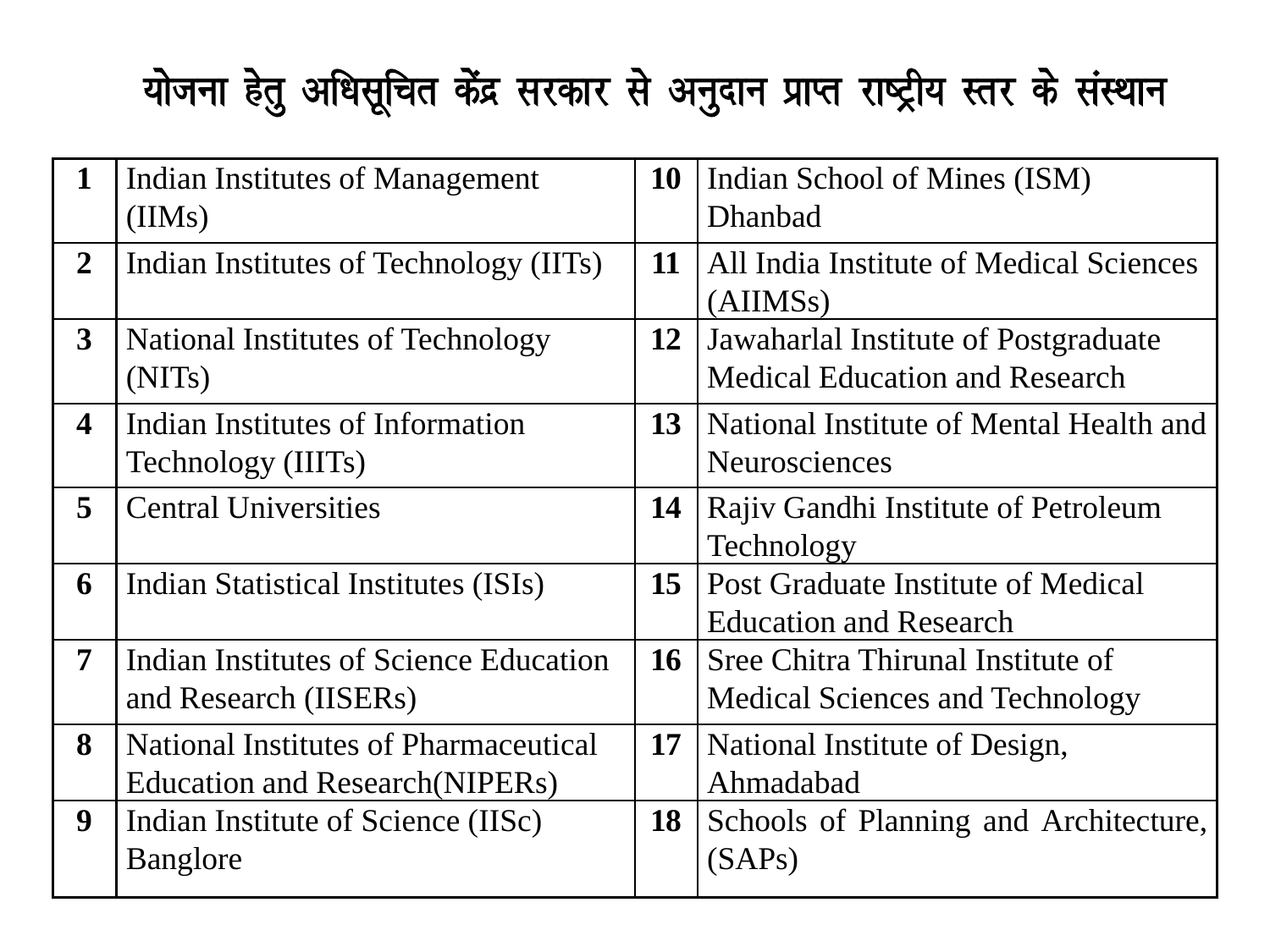## योजना हेतु अधिसूचित केंद्र सरकार से अनुदान प्राप्त राष्ट्रीय स्तर के संस्थान

| 19        | National Institutes of Technical Teachers'<br>Training and Research (NITTTRs)     | 27              | Indian Institutes of Forest Management<br>(IIFMs)                       |  |                                                                                         |
|-----------|-----------------------------------------------------------------------------------|-----------------|-------------------------------------------------------------------------|--|-----------------------------------------------------------------------------------------|
| <b>20</b> | National Institute of Industrial Engg.<br>(NITIE), Mumbai                         | 28              | <b>National Institutes of Fashion</b><br>Technology (NIFTs)             |  |                                                                                         |
| 21        | National Institute of Foundry & Forge<br>Technology (NIFFT), Ranchi               | 29              | Indian Institute of Tourism & Travel<br>Management (IITTMs)             |  |                                                                                         |
| 22        | Central Institute of Technology,<br>Kokrajhar                                     | 30              | All other AICTE approved Technical<br>Institutions                      |  |                                                                                         |
| 23        | Sant Longowal Institute of Engineering<br>& Technology (SLIET), Longowal,         |                 | 31<br>Punjab                                                            |  | Other Institutes running<br>Professional/Technical courses & funded<br>by Central Govt. |
| 24        | North Eastern Regional Institute of<br>Science & Technology (NERIST),<br>Itanagar |                 | All Medical Colleges recognized by<br>Medical Council of India (M.C.I.) |  |                                                                                         |
| 25        | Institute of Hotel Management, Catering<br>Technology and Applied Nutrition,      | 33 <sup>°</sup> | All Dental Colleges recognized by<br>Dental Council of India (D.C.I.)   |  |                                                                                         |
| <b>26</b> | <b>National Environmental Engineering</b><br><b>Research Institute (NEERI)</b>    | 34              | All Nursing Colleges recognized by<br>Nursing Council of India (I.N.C.) |  |                                                                                         |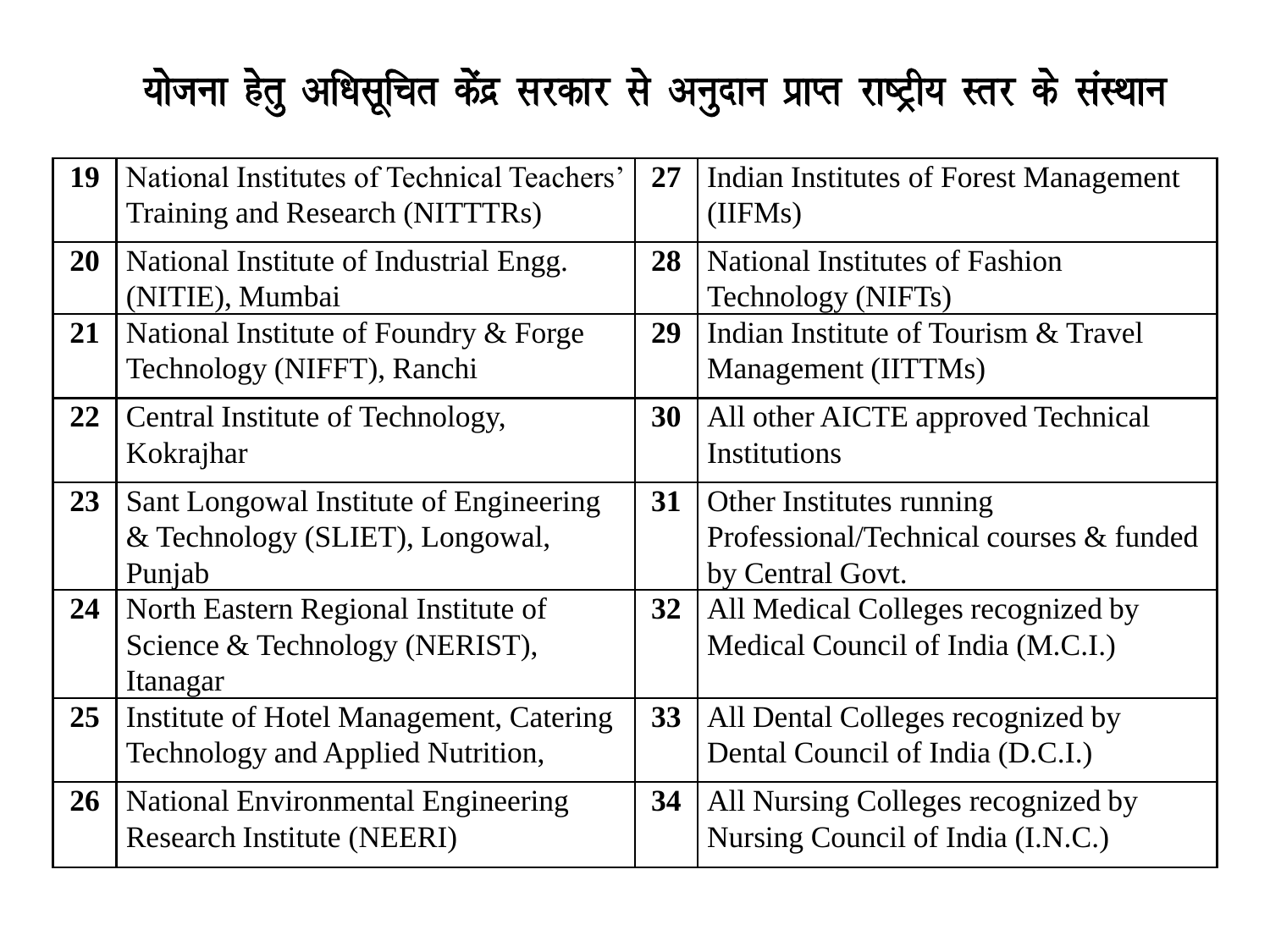#### **Names of Scheduled Banks in India (Public Sector)**

| $\mathbf{1}$             | <b>Allahabad Bank</b>            | 15        | <b>State Bank of Bikaner and Jaipur</b> |
|--------------------------|----------------------------------|-----------|-----------------------------------------|
| $\overline{2}$           | <b>Andhra Bank</b>               | 16        | <b>State Bank of Hyderabad</b>          |
| $\overline{3}$           | <b>Bank of Baroda</b>            | 17        | <b>Satte Bank of India</b>              |
| $\overline{4}$           | <b>Bank of India</b>             | 18        | <b>State Bank of Mysore</b>             |
| $\overline{5}$           | <b>Bank of Maharashtra</b>       | 19        | <b>State Bank of Patiala</b>            |
| 6                        | <b>Canara Bank</b>               | 20        | <b>State Bank of Travancore</b>         |
| $\overline{\mathcal{L}}$ | <b>Central Bank of India</b>     | 21        | <b>Syndicate Bank</b>                   |
| 8                        | <b>Corporation Bank</b>          | 22        | <b>UCO Bank</b>                         |
| 9                        | <b>Dena Bank</b>                 |           | <b>Union Bank of India</b>              |
| 10                       | <b>Indian Bank</b>               | 24        | <b>United Bank of India</b>             |
| 11                       | <b>Indian Overseas Bank</b>      | 25        | Vijaya Bank                             |
| 12                       | <b>Oriental Bank of Commerce</b> | 26        | <b>IDBI</b> Bank                        |
| 13                       | <b>Punjab and Sindh Bank</b>     | <b>27</b> | <b>Saurashtra Gramin Bank (RRB)</b>     |
| 14                       | <b>Punjab Natioanl Bank</b>      | 28        | <b>Regional Rural Banks (RRBs)</b>      |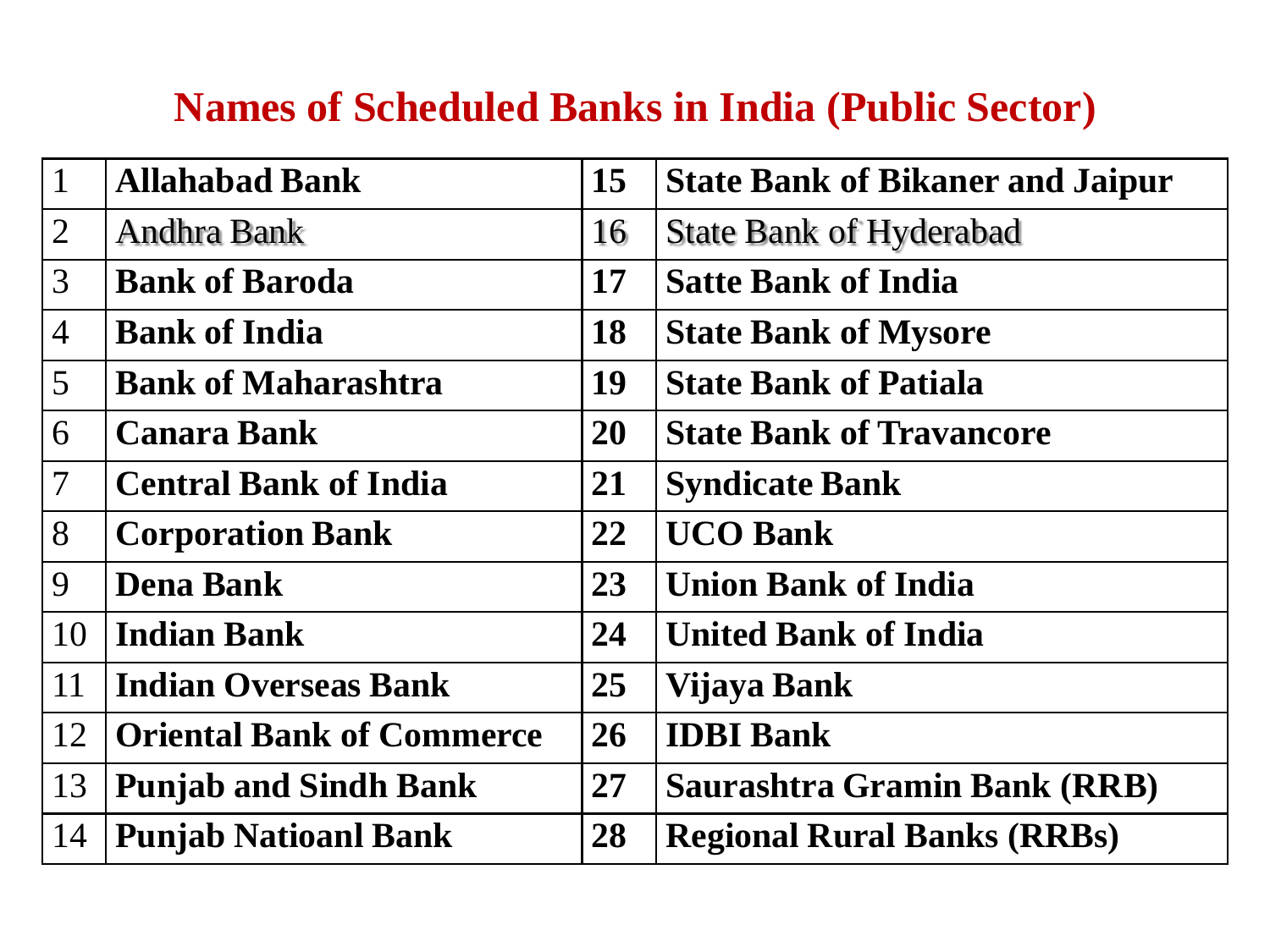#### **Names of Scheduled Banks in India (Private Sector)**

| $\mathbf{1}$            | <b>Axis Bank Ltd</b>             | 12        | <b>IndusInd Bank</b>         |
|-------------------------|----------------------------------|-----------|------------------------------|
| $\overline{2}$          | <b>Bank of Punjab Ltd</b>        | 13        | <b>ING Vysya Bank</b>        |
| $\mathbf{3}$            | <b>Bank of Rajasthan</b>         | <b>14</b> | Jammu & Kashmir Bank         |
| $\boldsymbol{4}$        | <b>Catholic Syrian Bank</b>      | 15        | <b>Nainital Bank</b>         |
| $\overline{\mathbf{5}}$ | <b>Centurion Bank Ltd</b>        | <b>16</b> | Karnataka Bank               |
| 6                       | <b>City Union Bank</b>           | <b>17</b> | <b>Karur Vysya Bank</b>      |
| $\overline{7}$          | <b>Development Credit Bank</b>   | <b>18</b> | Kotak Mahindra Bank          |
| 8                       | <b>Dhanlaxmi Bank</b>            | 19        | Lakshmi Vilas Bank           |
| 9                       | <b>Federal Bank Ltd</b>          | <b>20</b> | <b>Saraswat Bank</b>         |
| 10                      | <b>HDFC Bank Ltd</b>             | 21        | <b>South Indian Bank Ltd</b> |
| 11                      | <b>ICICI Banking Corporation</b> |           |                              |
|                         | <b>Bank Ltd</b>                  |           |                              |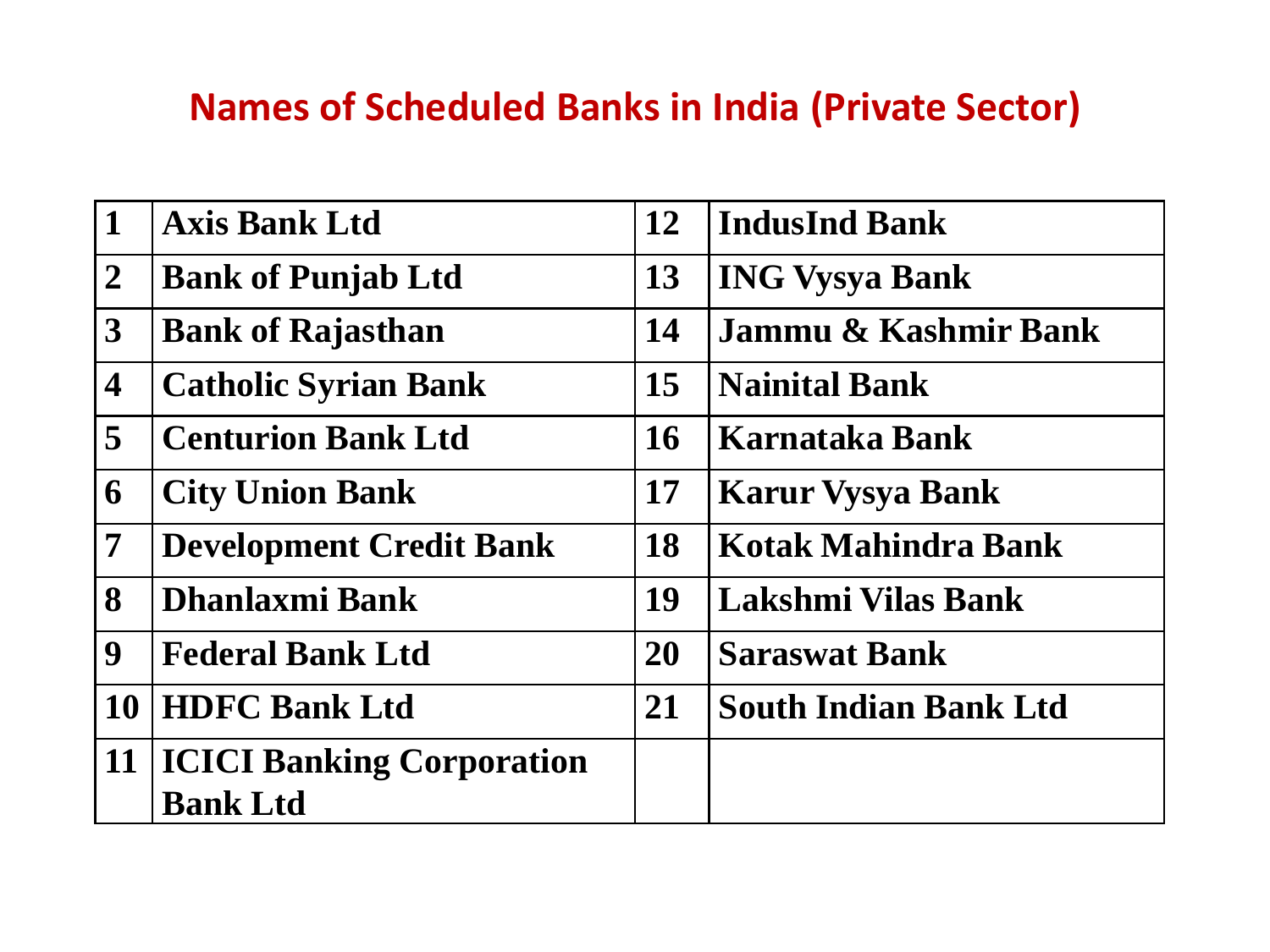#### **Certificate and Undertaking**

- **1. Certified that interest subsidy (reimbursement) claim/(s) submitted by us for Session 2017-18 is/are in respect that Student/(s) who is/are eligible under the interest Subsidy Scheme announced by the Government of Chhattisgarh.**
- **2. Certified further that we have verified and are satisfied about the genuineness and correctness of the interest subsidy claim/(s) submitted by us and the same is/are correct, accurate and genuine and is/are as per the Interest Subsidy Scheme announced by the Government of Chhattisgarh.**
- **3. We further agree and undertake to remit any amount received from Canara Bank in excess of our claim/amount reimbursed by Government of Chhattisgarh to Canara Bank. Further, we authorise Canara bank to return the amount received from the Government against our claim/s and held by Canara Bank, if the Government requests for such refund for whatever reason.**
- **4. Certified that we have exercised due diligence in furnishing the information in the reporting format to claim the reimbursement of the interest subsidy from Government of Chhattisgarh.**

**Name: Designation: Date: Signature & Official Seal of Authorised Signatory**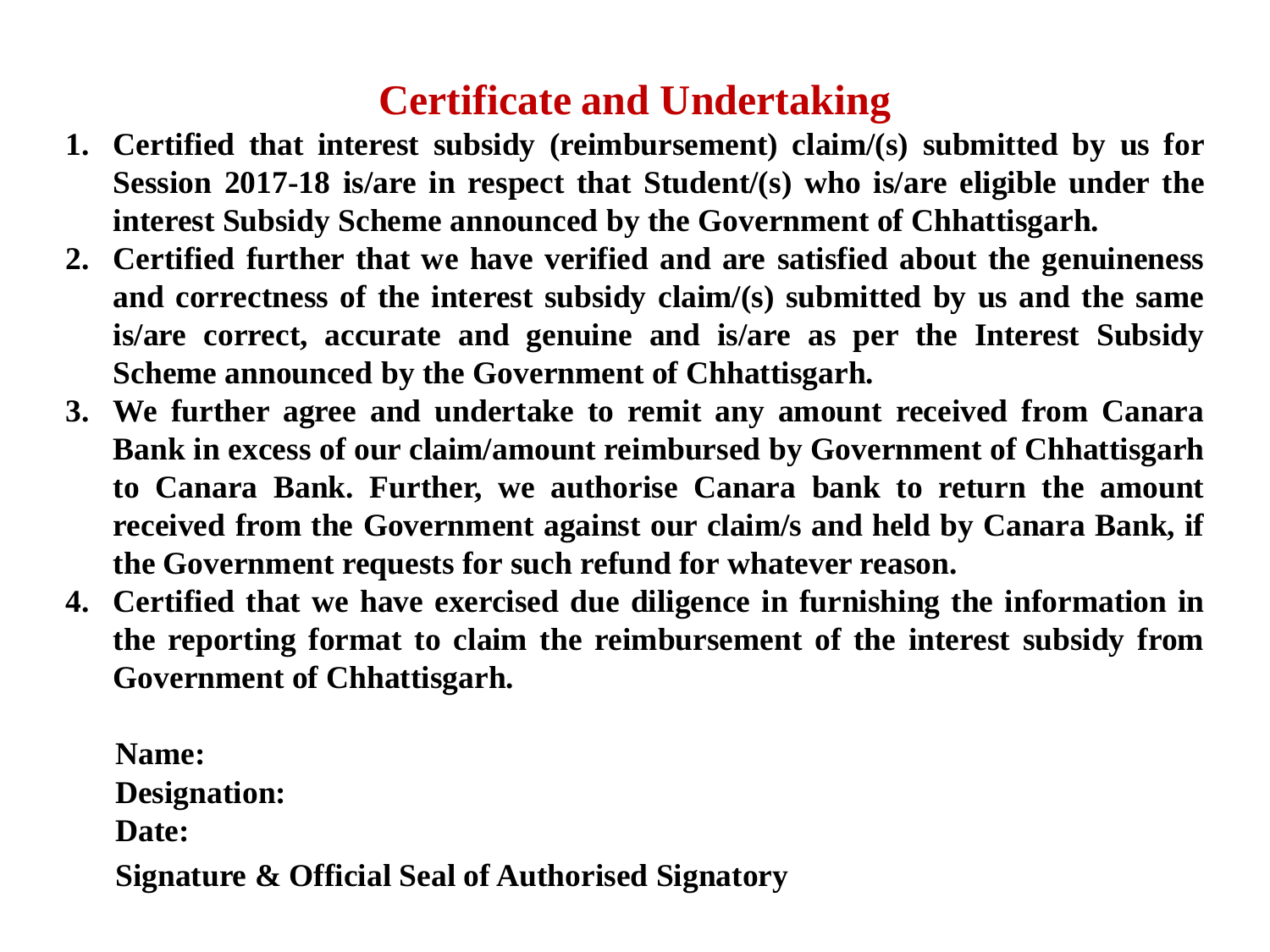#### mi;k sfxrk izek.k i= **(Utilization Certificate)**

प्रमाणित किया जाता है कि मुख्यमंत्री उच्च शिक्षा ऋण ब्याज अनुदान योजना के तहत प्रदत्त ब्याज अनूदान दावा राशि, वर्ष 2017-18 हेतू राशि रू............/- (शब्दों में -रू...................) नोडल बैंक (केनरा बैंक) के माध्यम से प्राप्त हुई है।

यह भी प्रमाणित किया जाता है कि नोडल बैंक से प्राप्त उक्त ब्याज अनुदान दावा राशि वर्ष 2017-18 हेतु रू. राशि रू................../- (शब्दों में -रू..................) को संबंधित छात्र-छात्राओं के ऋण खातों में समायोजित कर दिया गया है।

तदूनुसार उपयोगिता प्रमाण-पत्र (Utilization Certificate) प्रेषित है।

दिनांक $\,$ विनांक $\,$ महाप्रबंधक हस्ताक्षर एवं आफिसियल सील आफ अधिकृत हस्ताक्षरकर्ता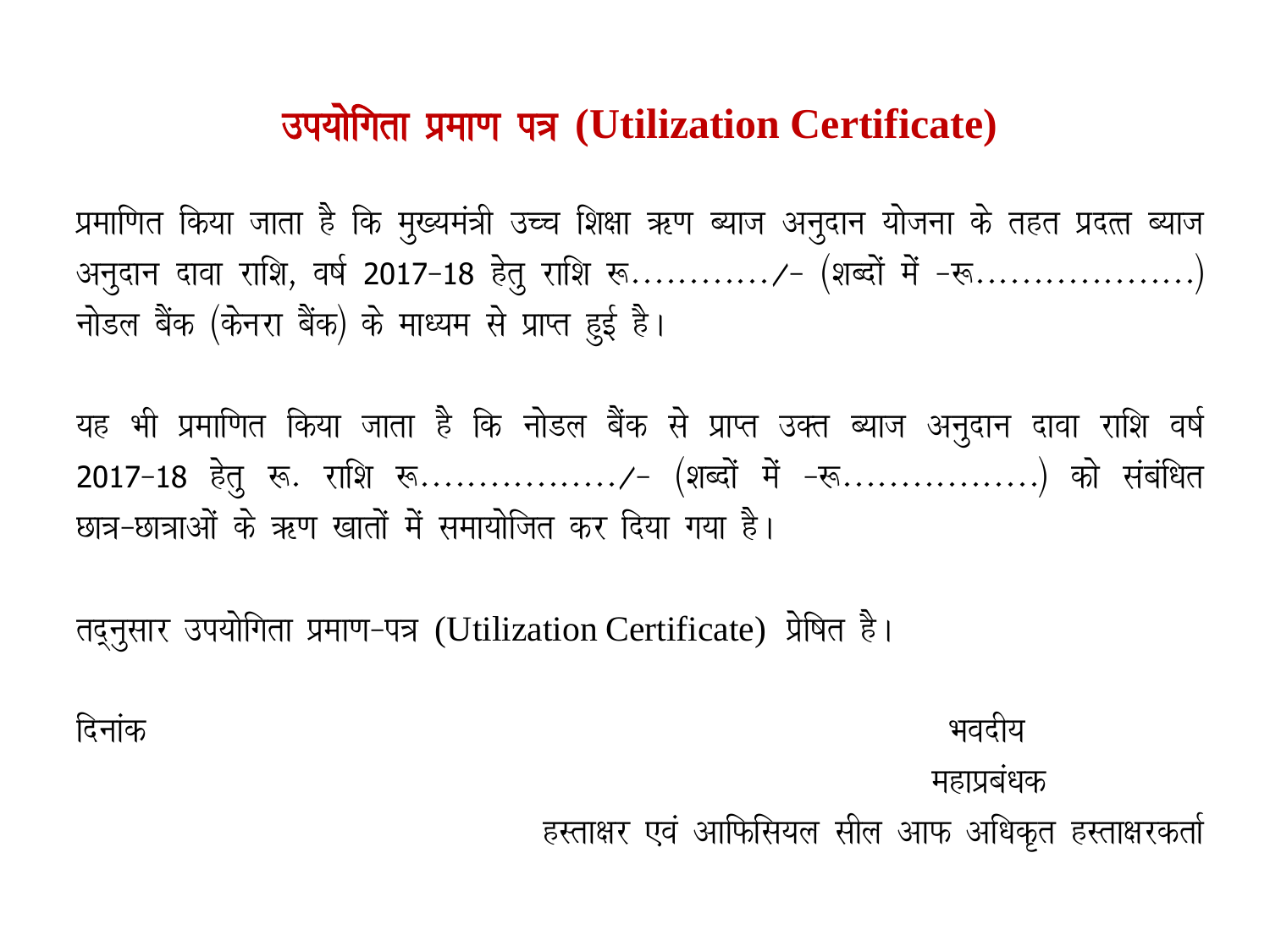# बजट प्रावधान एवं ब्याज अनुदान की राशि

| क.             | सत्र        | लाभांवित विद्यार्थिायों की    | बजट प्रावधान |           |
|----------------|-------------|-------------------------------|--------------|-----------|
|                |             | संख्या                        |              | की राशि   |
|                | $2015 - 16$ | 1084                          | 2.00 करोड    | 2.03 करोड |
| $\overline{2}$ | $2016 - 17$ | 773                           | 3.00 करोड    | 1.64 करोड |
| $\mathbf{3}$   | $2017 - 18$ | क्लेम नोडल बैंक (केनरा        | 3.00 करोड    |           |
|                |             | बैंक) से प्राप्त होना शेष है। |              |           |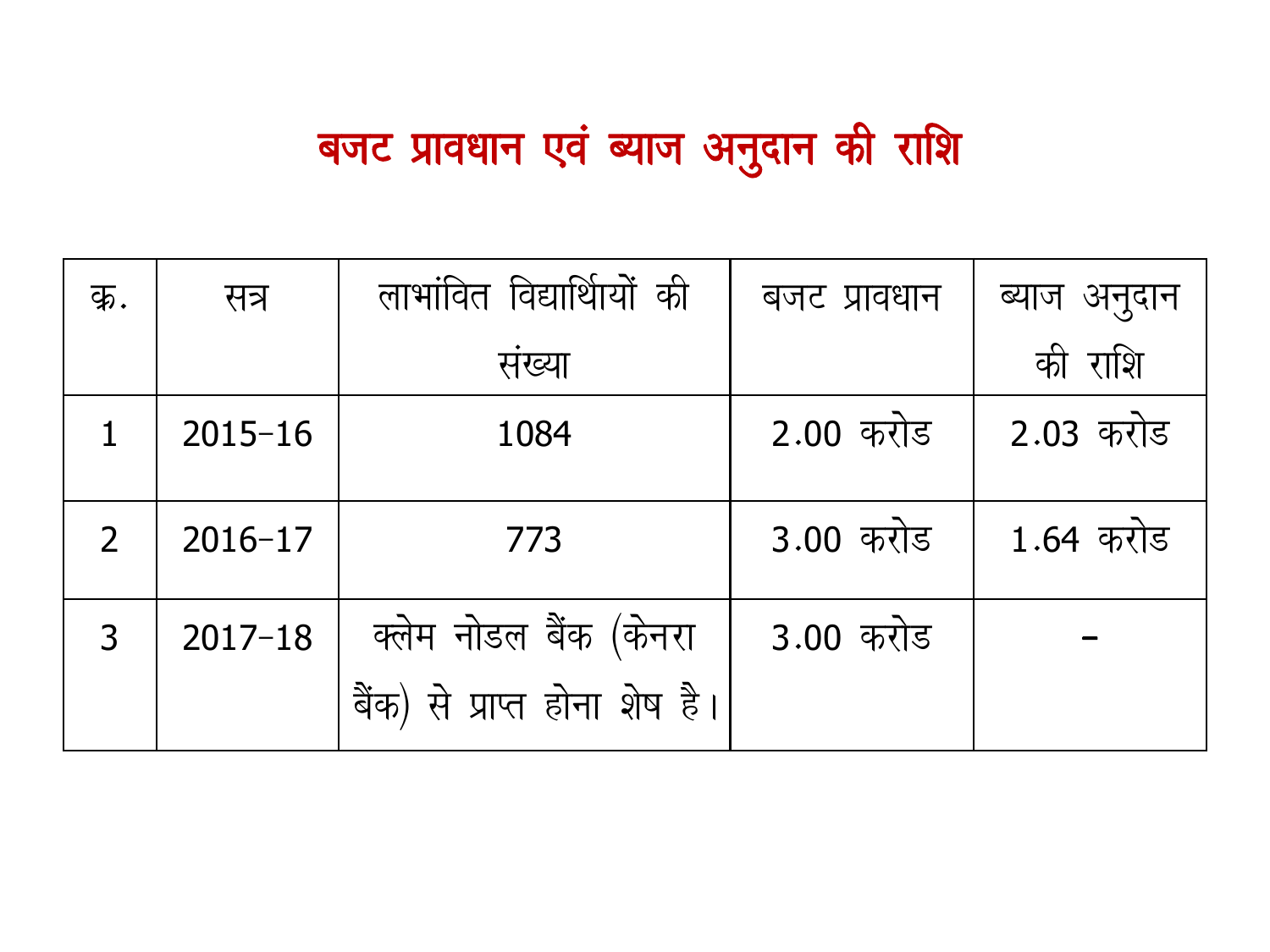#### मुख्यमंत्री उच्च शिक्षा ऋण ब्याज अनुदान योजना 2015-16

|      | जिले का नाम            | लाभांवित विद्यार्थियो की संख्या |                             |                  |                  |                |
|------|------------------------|---------------------------------|-----------------------------|------------------|------------------|----------------|
| क्र. |                        | $ $ अनुसूचित जाति               | अनुसूचित जनजाति पिछड़ा वर्ग |                  | सामान्य          | कुल            |
|      | 1 बस्तर                | $\pmb{0}$                       | $\overline{7}$              | $\mathbf 1$      | 8                | 16             |
|      | 2बिलासपुर              | $\overline{2}$                  | 9                           | 15               | 91               | 117            |
|      | 3 दंतेवाड़ा            | $\mathbf{1}$                    | $\pmb{0}$                   | $\mathbf 1$      | $\pmb{0}$        | $\overline{2}$ |
|      | $4$ धमतरी              | $\mathbf{1}$                    | $\pmb{0}$                   | $\boldsymbol{9}$ | $\bf 8$          | 18             |
|      | 5डुर्ग                 | 19                              | 3                           | 49               | 107              | 178            |
|      | 6जांजगीर-चांपा         | $\overline{2}$                  | $\overline{2}$              | 20               | 17               | 41             |
|      | 7 <mark>जशपुर</mark>   | $\pmb{0}$                       | $\pmb{0}$                   | $\overline{2}$   | 3                | 5              |
|      | 8 कांकेर               | $\boldsymbol{0}$                | $\boldsymbol{0}$            | 3                | $\overline{2}$   | 5              |
|      | 9 कबीरधाम              | $\mathbf 0$                     | $\boldsymbol{0}$            | $\mathbf{1}$     | $\pmb{0}$        | $\mathbf{1}$   |
|      | 10 कोरबा               | 12                              | 12                          | 46               | 64               | 134            |
|      | $11$ कोरिया            | $\pmb{0}$                       | $\pmb{0}$                   | $\mathbf{1}$     | $\overline{2}$   | $\overline{3}$ |
|      | 12 महासमुंद            | $\mathbf{1}$                    | 6                           | $\, 8$           | $\boldsymbol{6}$ | 21             |
|      | 13रायगढ़               | $\overline{2}$                  | $\mathbf 0$                 | 12               | $11\,$           | 25             |
|      | 14 <mark>रायपुर</mark> | 11                              | 11                          | 72               | 340              | 434            |
|      | 15राजनांदगांव          | 3                               | 1                           | 18               | $11\,$           | 33             |
|      | 16 सरगुजा              | $\mathbf{1}$                    | 3                           | $\overline{7}$   | 40               | 51             |
|      | कुल                    | 55                              | 54                          | 265              | 710              | 1084           |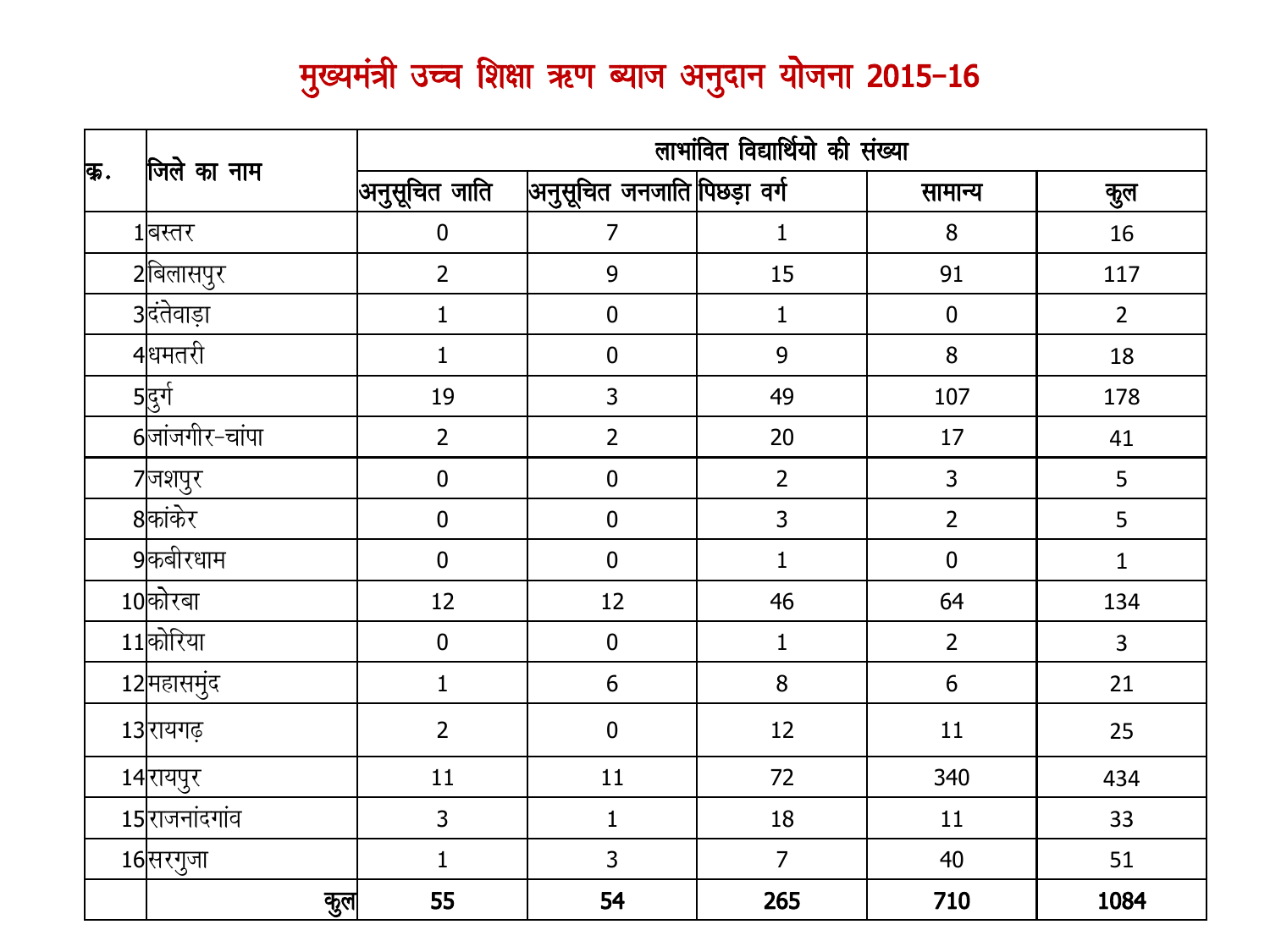### मुख्यमंत्री उच्च शिक्षा ऋण ब्याज अनुदान योजना 2016-17

| क्र.             | जिले का नाम   | लाभांवित विद्यार्थियो की संख्या |                          |              |                |                  |
|------------------|---------------|---------------------------------|--------------------------|--------------|----------------|------------------|
|                  |               | $\left $ अनुसूचित जाति          | $\left $ अनुसूचित जनजाति | पिछड़ा वर्ग  | सामान्य        | कुल              |
| $\mathbf{1}$     | बिस्तर        | $\overline{2}$                  | 11                       | $1\,$        | 5              | 19               |
| $\overline{2}$   | बिलासपुर      | $\mathbf{1}$                    | $\overline{4}$           | $16\,$       | 73             | 94               |
| 3                | दितेवाड़ा     | $\pmb{0}$                       | $\pmb{0}$                | $\pmb{0}$    | $\pmb{0}$      | $\pmb{0}$        |
| $\overline{4}$   | थिमतरी        | $\pmb{0}$                       | $\pmb{0}$                | 5            | $\mathbf{1}$   | $6\phantom{1}$   |
| 5                | दुर्ग         | $\mathbf 1$                     | $\mathbf{1}$             | $\, 8$       | 15             | 25               |
| 6                | जांजगीर−चांपा | $\pmb{0}$                       | $\pmb{0}$                | $\pmb{0}$    | $\pmb{0}$      | $\boldsymbol{0}$ |
| $\overline{7}$   | जशपुर         | $\pmb{0}$                       | $\pmb{0}$                | $\pmb{0}$    | $\pmb{0}$      | $\boldsymbol{0}$ |
| $\, 8$           | कांकेर        | $\pmb{0}$                       | $\pmb{0}$                | $\pmb{0}$    | $\pmb{0}$      | $\boldsymbol{0}$ |
| $\boldsymbol{9}$ | किबीरधाम      | $\mathbf 1$                     | $\pmb{0}$                | $\mathbf{1}$ | 3              | 5                |
| $10\,$           | कोरबा         | $\pmb{0}$                       | $\pmb{0}$                | $\pmb{0}$    | $\pmb{0}$      | $\boldsymbol{0}$ |
| $11\,$           | कोरिया        | $\pmb{0}$                       | $\pmb{0}$                | $\pmb{0}$    | $\overline{2}$ | $\overline{2}$   |
| 12               | महासमुंद      | $6\,$                           | 12                       | 24           | $\overline{4}$ | 46               |
| 13               | रायगढ़        | $\pmb{0}$                       | $\pmb{0}$                | $\mathbf 1$  | $\mathbf{1}$   | $\overline{2}$   |
| 14               | रायपुर        | $\overline{7}$                  | 5                        | 57           | 212            | 281              |
| 15               | राजनांदगांव   | $\overline{4}$                  | $\pmb{0}$                | 11           | $11\,$         | 26               |
| 16               | ∣सरगुजा       | $\pmb{0}$                       | 3                        | $\, 8$       | $27\,$         | 38               |
| 17               | बालोद         | $\overline{2}$                  | $\overline{2}$           | $\sqrt{6}$   | $\mathbf{1}$   | 11               |
| $18\,$           | अन्य          | 19                              | 26                       | $77\,$       | 96             | 218              |
|                  | कुल           | 43                              | 64                       | 215          | 451            | 773              |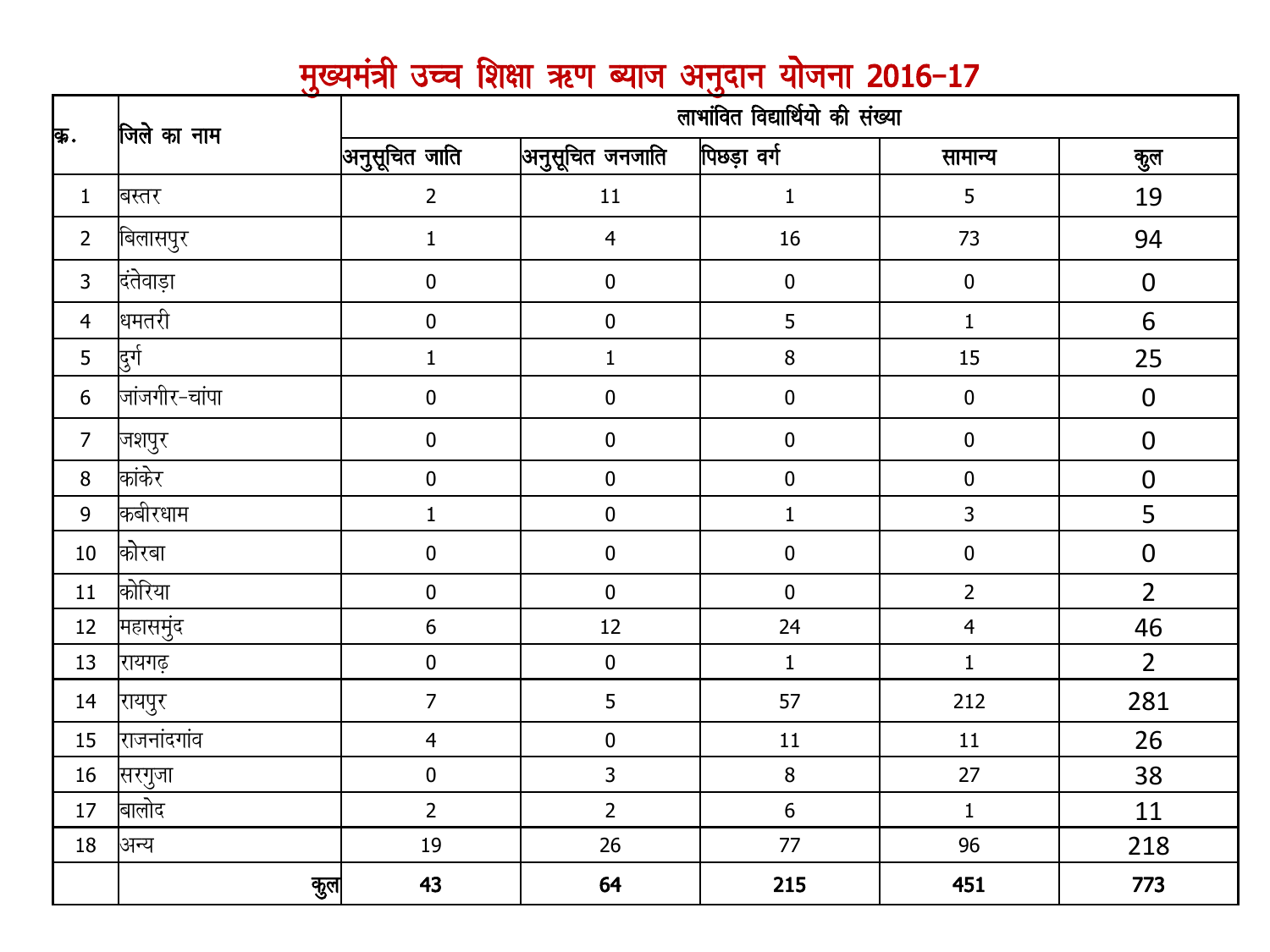## मानिटरिंग सिस्टम -

- योजना के सफल क्रियान्वयन हेतु राज्य के समस्त 27 जिलों में पॉलीटेक्निक संस्थाओं के प्राचार्यों को नोडल अधिकारी नियुक्त किया गया है।
- योजना के प्रचार प्रसार एवं जिला स्तर पर नोडल अधिकारी योजना की जानकारी विद्यार्थियों को जिलें में स्थित संस्थानों में कार्यशाला आयोजित कर प्रदान करते है।
- नोडल अधिकारी जिले में स्थित लीड बैंक अधिकारी से संपर्क कर विद्यार्थियों को उच्च शिक्षा ऋण दिलवाने में मदद करते है।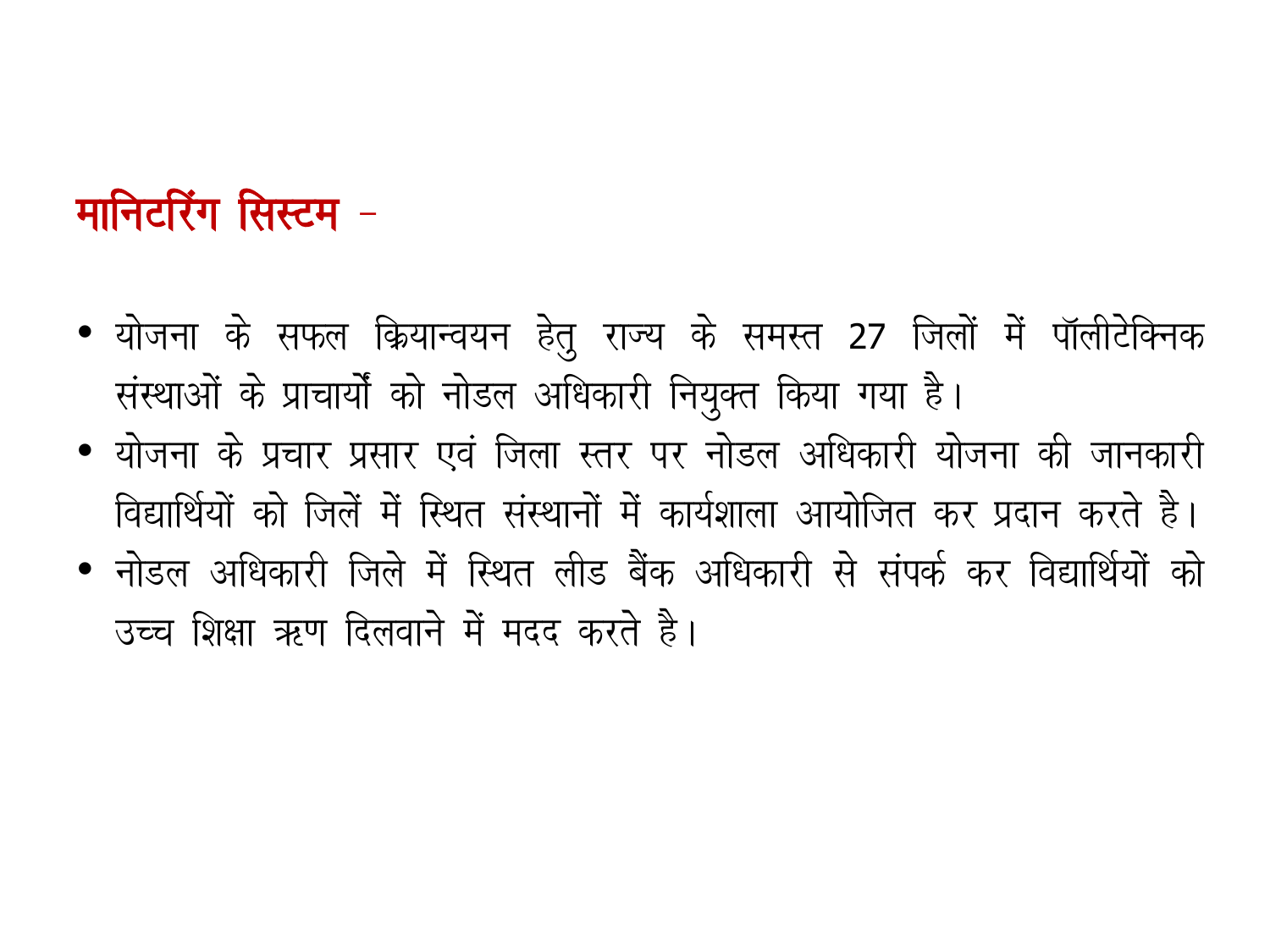## योजना के क्रियान्वयन में आने वाली दिक्कतें –

- योजना के तहतू 28 पब्लिक सेक्टर की बैंक एवं 21 प्राईवेट सेक्टर की बैंक लोन प्रदान करती है, लेकिन सत्र 2015-16 में केवल 14 बैंक के द्वारा एवं सत्र 2016-17 में केवल 10 बैंक के द्वारा ही क्लेम प्रस्तुत किया गया।
- बैंक के द्वारा क्लेम प्रस्तुत नहीं करने की स्थिति में ब्याज की राशि बैंक द्वारा विद्यार्थियों से वसूली जाती है। जिससे योजना का लाभ समस्त विद्यार्थियों को प्राप्त नहीं हो पा रहा है।
- योजना की जानकारी बैंक शाखा प्रबंधको को ठीक से नहीं है।
- ब्याज अनुदान की राशि का समायोजन छात्रों के खाते में करने के उपरांत उपयोगिता प्रमाण-पत्र संबंधित बैंक द्वारा उपलब्ध नहीं कराया जा रहा है।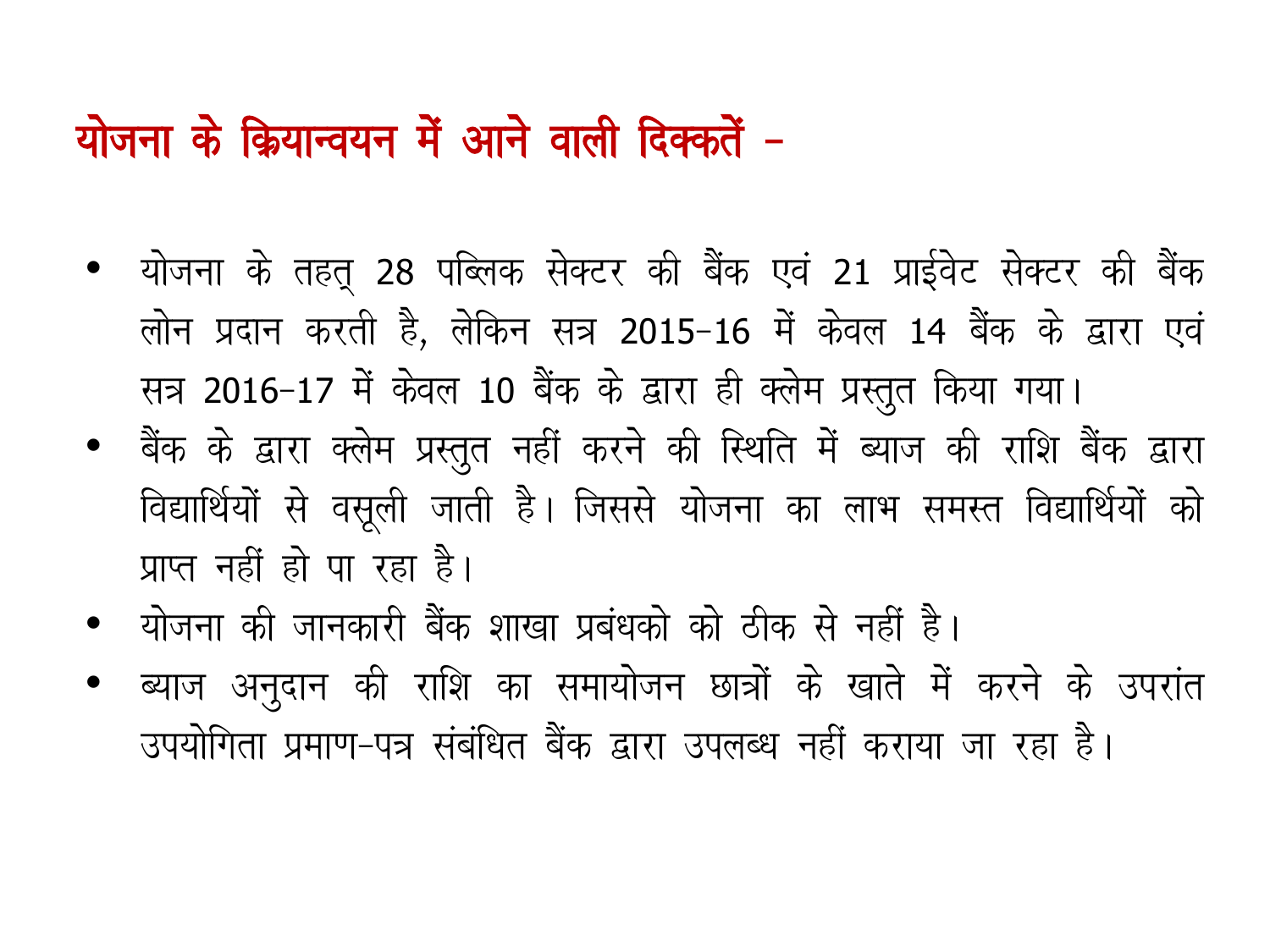## योजना के क्रियान्वयन हेतु आवश्यक कदम -

- समस्त पब्लिक सेक्टर बैंक एवं प्राईवेट सेक्टर बैंक के कन्ट्रोलिंग आफिसर के साथ समय-समय पर समीक्षा बैठक का आयोजन करना।
- बैंकों की समस्त शाखाओं में योजना से संबंधित जानकारी सूचना पटल पर प्रदर्शित करना।
- योजना का अधिक से अधिक प्रचार-प्रसार समस्त जिलों के नोडल अधिकारियों के द्वारा किया जाना।
- समय–समय पर शासन स्तर पर आयोजित कार्यक्रमों में योजना के प्रचार–प्रसार हेतु स्टॉल लगा कर योजना की जानकारी प्रदान किया जाना।
- ब्याज अनुदान की राशि नोडल बैंक के माध्यम से 01 अप्रैल से 30 मई के मध्य करना सुनिश्चित करना।
- संबंधित बैंक द्वारा प्राप्त राशि विद्यार्थी को उनके खाते में समायोजन के उपरांत उपयोगिता प्रमाण-पत्र प्राप्त करना।